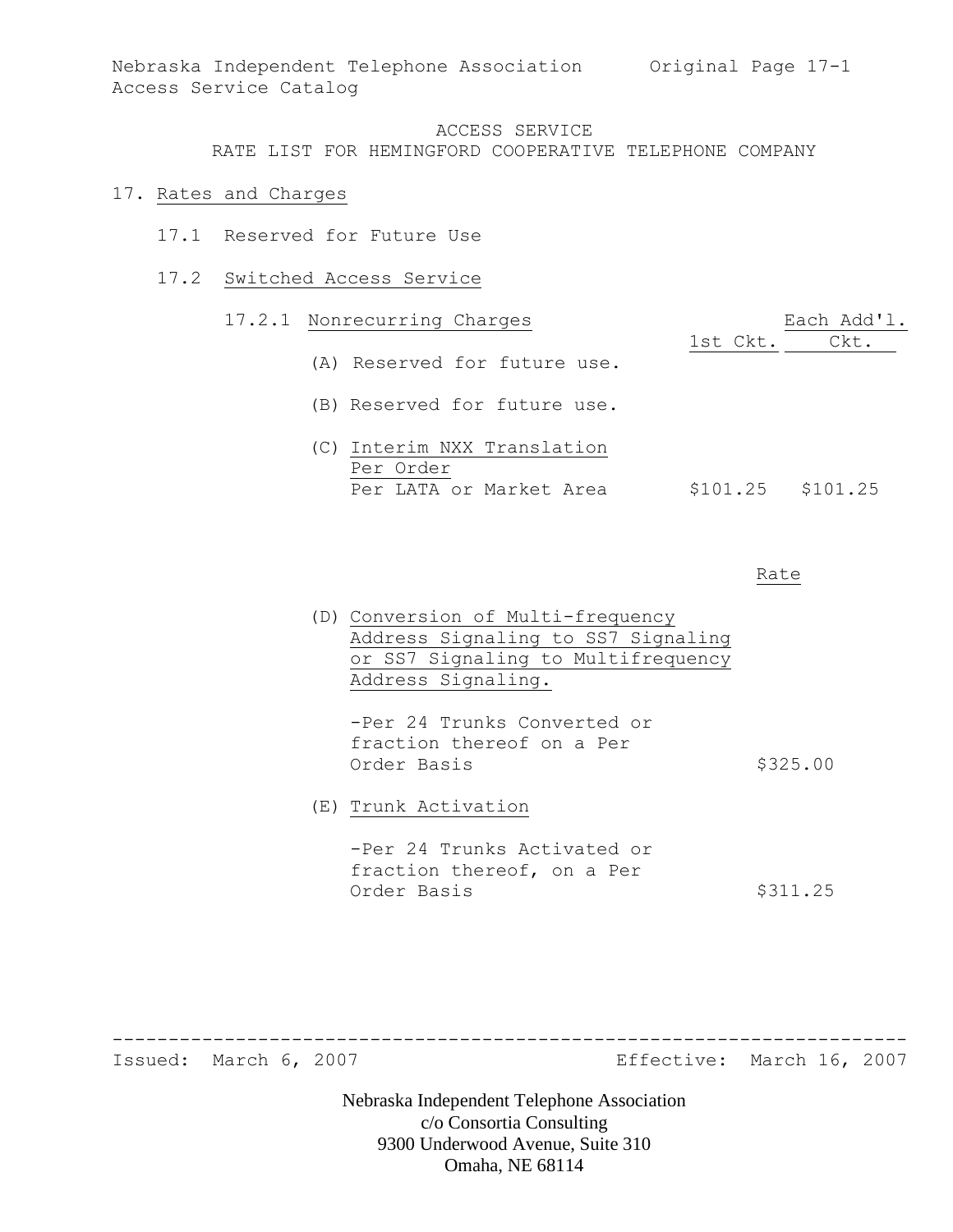#### RATE LIST FOR HEMINGFORD COOPERATIVE TELEPHONE COMPANY

#### 17. Rates and Charges

|  | 17.2.2 Local Transport (Cont'd.)  | Rate         |     |
|--|-----------------------------------|--------------|-----|
|  | Direct Trunked Transport          |              |     |
|  | Direct Trunked Facility           |              |     |
|  | Per Mile                          |              |     |
|  | - Voice Grade                     | \$3.13       |     |
|  | - High Capacity DS1               | \$23.93      |     |
|  | - High Capacity DS3               | \$164.71     |     |
|  | Direct Trunked Termination        |              |     |
|  | Per Termination                   |              |     |
|  | - Voice Grade                     | \$31.39      |     |
|  | - High Capacity DS1               | \$117.97     |     |
|  | - High Capacity DS3               | \$657.05     |     |
|  | Multiplexing                      |              |     |
|  | Per Arrangement                   |              |     |
|  | - DS3 to DS1                      | \$592.89     |     |
|  | - DS1 to Voice                    | \$228.90     |     |
|  | Tandem Switched Transport         |              |     |
|  | Tandem Switched Facility          |              |     |
|  | Per Access Minute Per Mile        | (See Note 1) | (R) |
|  | Tandem Switched Termination       |              |     |
|  | Per Access Minute Per Termi-      |              |     |
|  | Nation                            |              |     |
|  |                                   | (See Note 1) | (R) |
|  | Tandem Switching                  |              |     |
|  | Per Access Minute Per Tandem      | N/A          |     |
|  | Transport Interconnection Charge  |              |     |
|  | Per Access Minute                 | N/A          |     |
|  | Network Blocking Per Blocked Call |              |     |
|  | Applies to FGD only               | \$0.019      |     |
|  |                                   |              |     |

# **NOTE 1: Rate mirrors NECA Tariff FCC No. 5 for TSF and TST.**

Issued: May 9, 2013 Effective: July 2, 2013

Nebraska Independent Telephone Association c/o Consortia Consulting 9300 Underwood Avenue, Suite 310 Omaha, NE 68114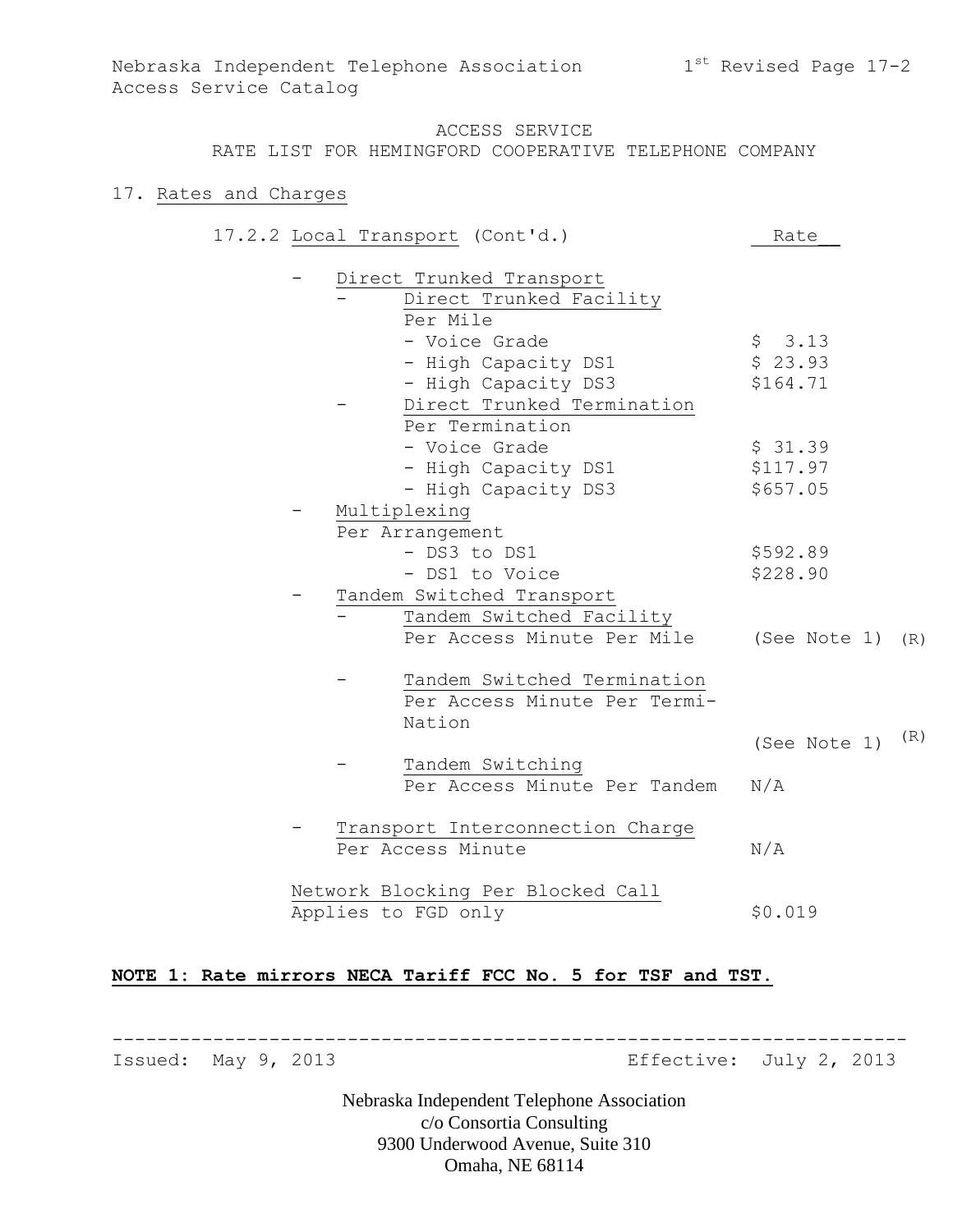RATE LIST FOR HEMINGFORD COOPERATIVE TELEPHONE COMPANY

- 17. Rates and Charges (Cont'd.)
	- 17.2 Switched Access Service (Cont'd.)
		- 17.2.2 Local Transport (Cont'd.)
			- (A) Common Channel Signaling Network Connection\*

|     |     |                                                    | Rate |
|-----|-----|----------------------------------------------------|------|
|     | (1) | Signaling Network Access Link                      |      |
|     |     | - Signaling Mileage<br>Facility Per Mile           | N/A  |
|     |     | - Signaling Mileage Termination<br>per Termination | N/A  |
|     | (2) | STP Port                                           |      |
|     |     | - per Port                                         | N/A  |
| (B) |     | 800 Data Base Access Service Queries               |      |
|     |     | Per Query                                          |      |

| $\sim$                   | Basic            | \$0.00600 |
|--------------------------|------------------|-----------|
| $\overline{\phantom{0}}$ | Vertical Feature | \$0.00675 |

\*Available where technically feasible, as designated in NECA Tariff F.C.C. No. 4, Wire Center Information.

Issued: March 6, 2007 Effective: March 16, 2007

Nebraska Independent Telephone Association c/o Consortia Consulting 9300 Underwood Avenue, Suite 310 Omaha, NE 68114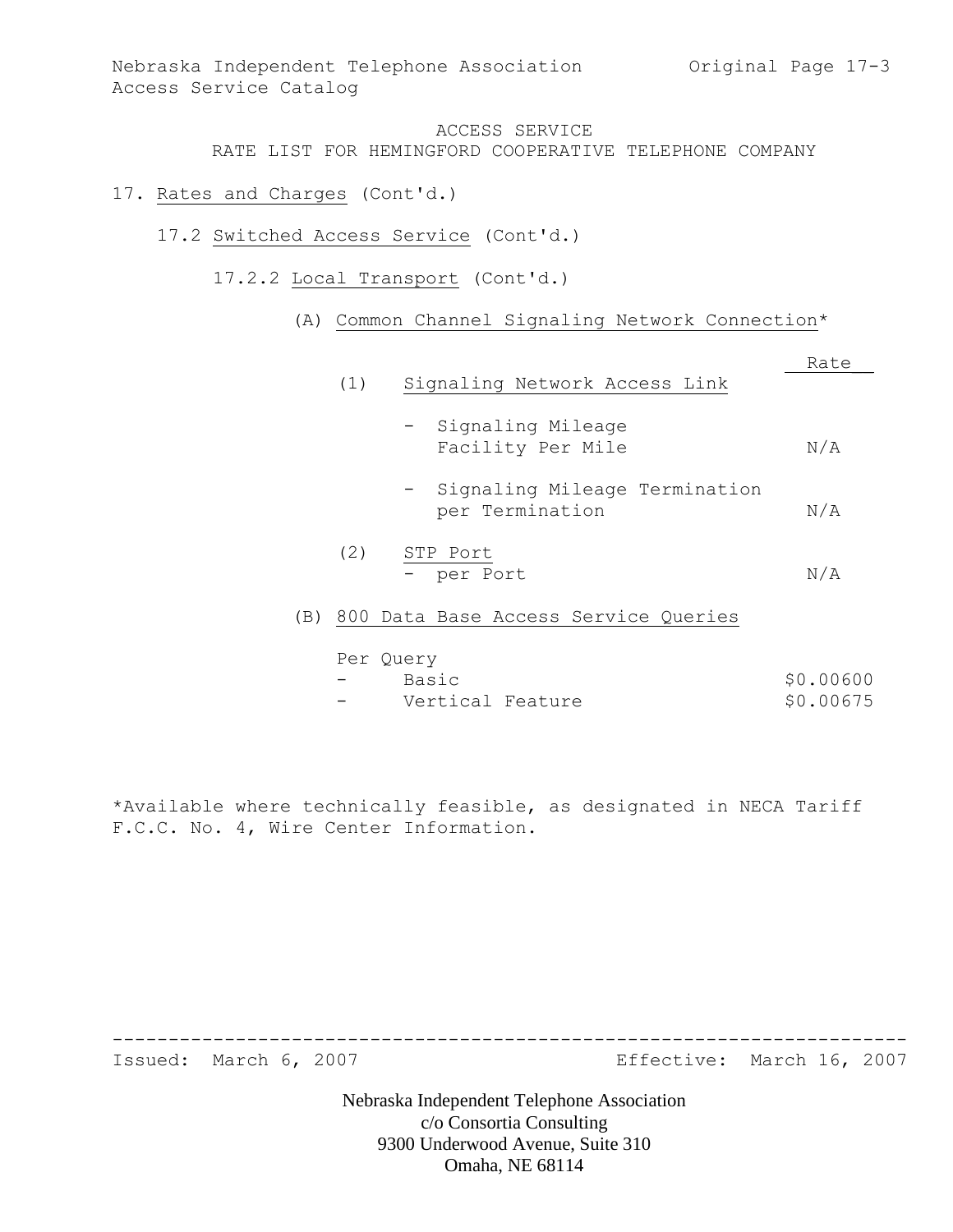RATE LIST FOR HEMINGFORD COOPERATIVE TELEPHONE COMPANY

- 17. Rates and Charges (Cont'd.)
	- 17.2 Switched Access Service (Cont'd.)
		- 17.2.3 End Office

|  | (A) Local Switching                                                                                | Rate               |  |
|--|----------------------------------------------------------------------------------------------------|--------------------|--|
|  | Per Access Minute                                                                                  | (See Note $1)$ (I) |  |
|  | (B) Information Surcharge                                                                          |                    |  |
|  | Per 100 Access Minutes                                                                             | (See Note 1) (I)   |  |
|  | 17.2.4 Reserved for future use.                                                                    |                    |  |
|  | 17.2.5 Directory Assistance Service                                                                | Rate               |  |
|  | (A) Directory Assistance Service                                                                   |                    |  |
|  | A Directory Assistance Service<br>Charge applies for each call to<br>Directory Assistance Service. | \$1.26             |  |
|  | (B) Reserved for future use.                                                                       |                    |  |

# **NOTE 1: Rate mirrors NECA Tariff FCC No. 5 for Local Switching and Information Surcharge.**

Issued: May 9, 2013 Effective: July 2, 2013

Nebraska Independent Telephone Association c/o Consortia Consulting 9300 Underwood Avenue, Suite 310 Omaha, NE 68114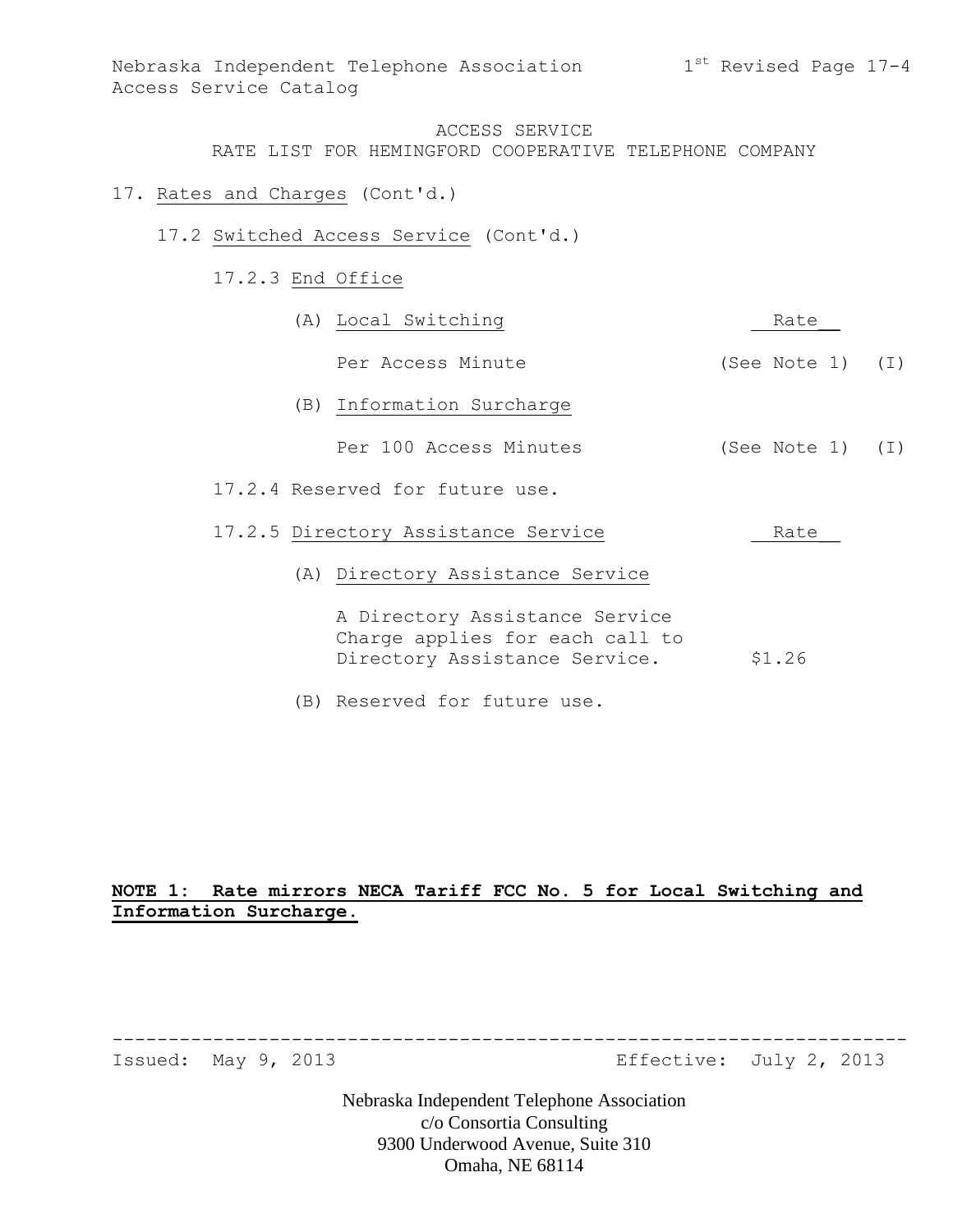RATE LIST FOR HEMINGFORD COOPERATIVE TELEPHONE COMPANY

- 17. Rates and Charges (Cont'd.)
	- 17.2 Switched Access Service (Cont'd.)
		- 17.2.5 Directory Assistance Service (Cont'd.)
			- (C) Credit Allowance for Uncompleted Rate DA Calls

In addition to the credit allowance for Directory Assistance Service Call as set forth in 9.4.8(A) of NECA TARIFF F.C.C. NO. 5, there is also a credit allowance for the Switched Access Service portion in the originating LATA of such DA call. The credit will be as set forth following:

- (1) Reserved for future use.
- (2) Credit per call when FGA or FGB Switched Access Service is billed using per minute rates \$0.0824
- (3) Credit per call when FGC or FGD Switched Access Service is billed using per minute rates \$0.0824

-----------------------------------------------------------------------

17.2.7 Reserved for future use.

Issued: March 6, 2007 Effective: March 16, 2007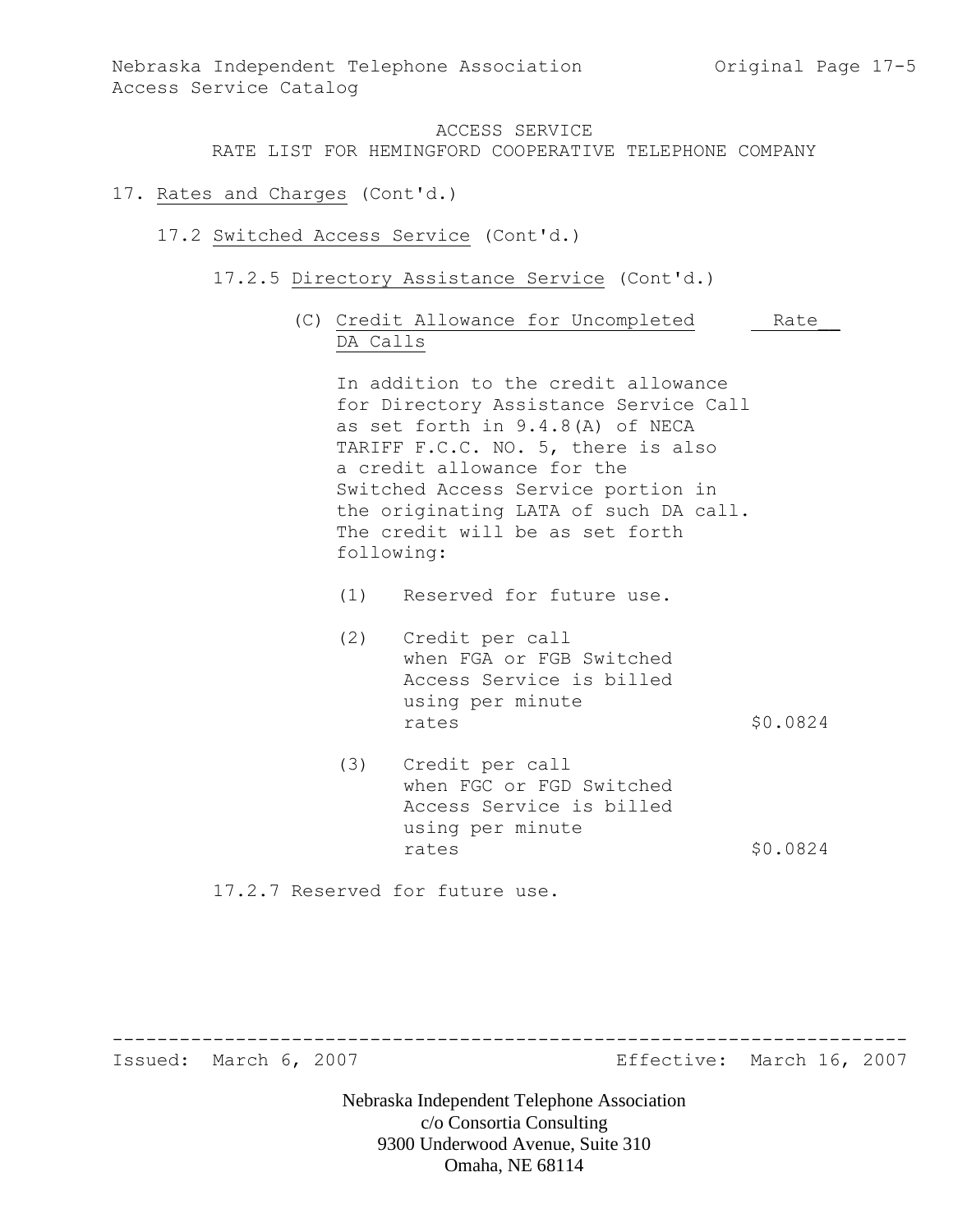RATE LIST FOR HEMINGFORD COOPERATIVE TELEPHONE COMPANY

#### 17. Rates and Charges (Cont'd.)

17.3 Special Access Service

17.3.1 Reserved for future use. 17.3.2 Reserved for future use. 17.3.3 Reserved for future use. 17.3.4 Voice Grade Service Regulations for Voice Grade Service are set forth in NECA TARIFF F.C.C. NO. 5, Section 7.6. NRC\* Monthly 1st Each Add'l. (A) Channel Termination Rate Ckt. Ckt.\_\_ Per Termination -Two-wire \$22.36 \$78.05 \$78.05 -Four-wire \$32.21 \$78.05 \$78.05 (B) Channel Mileage Monthly \_\_Rate (1) Channel Mileage Facility Per Mile  $$1.61$  (2) Channel Mileage Termination Per Termination \$29.88 (C) Optional Features and Functions (1) Bridging (a) Voice Bridging Per Port  $-Two-Wire$  \$4.75 -Four-Wire  $$4.75$  (b) Data Bridging Per Port  $-Two-Wire$  \$4.75  $-Four-Wire$  \$4.75

\*NRC is an abbreviation for nonrecurring charge

Issued: March 6, 2007 Effective: March 16, 2007

Nebraska Independent Telephone Association c/o Consortia Consulting 9300 Underwood Avenue, Suite 310 Omaha, NE 68114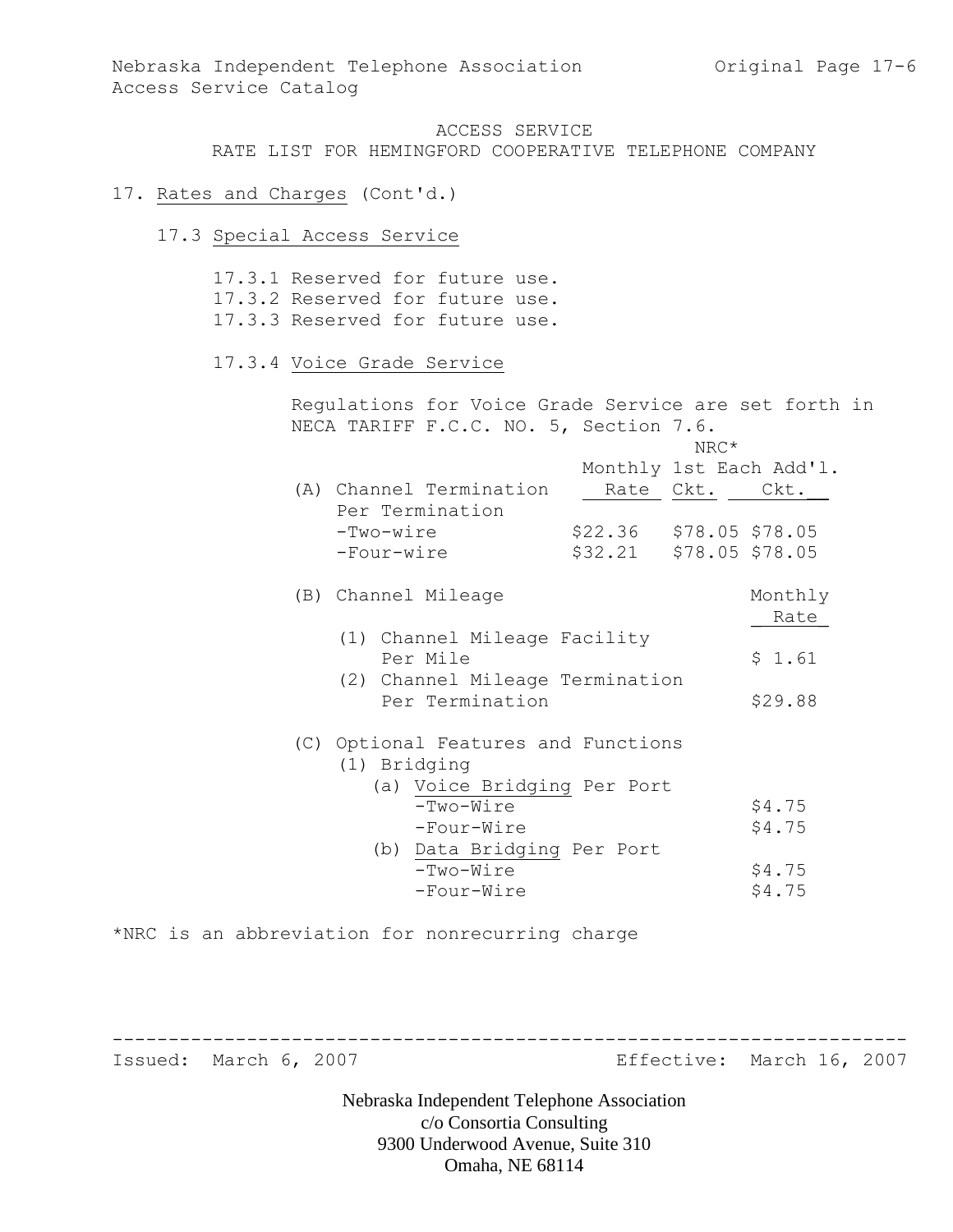RATE LIST FOR HEMINGFORD COOPERATIVE TELEPHONE COMPANY

- 17. Rates and Charges (Cont'd.)
	- 17.3 Special Access Service (Cont'd.)
		- 17.3.4 Voice Grade Service (Cont'd.)
			- (C) Optional Features and Functions (Cont'd.)
				- (1) Bridging (Cont'd.) Monthly Rate\_
					- (c) Reserved for future use.
					- (d) Reserved for future use.
					- (e) Telemetry and Alarm Bridging Active Bridging Channel Connections Per Channel Connected
						- -Split Band \$8.89
						- -Summation \$3.47
						- Passive Bridging Channel Connections Per Channel Connected \$0.24

Issued: March 6, 2007 Effective: March 16, 2007

Nebraska Independent Telephone Association c/o Consortia Consulting 9300 Underwood Avenue, Suite 310 Omaha, NE 68114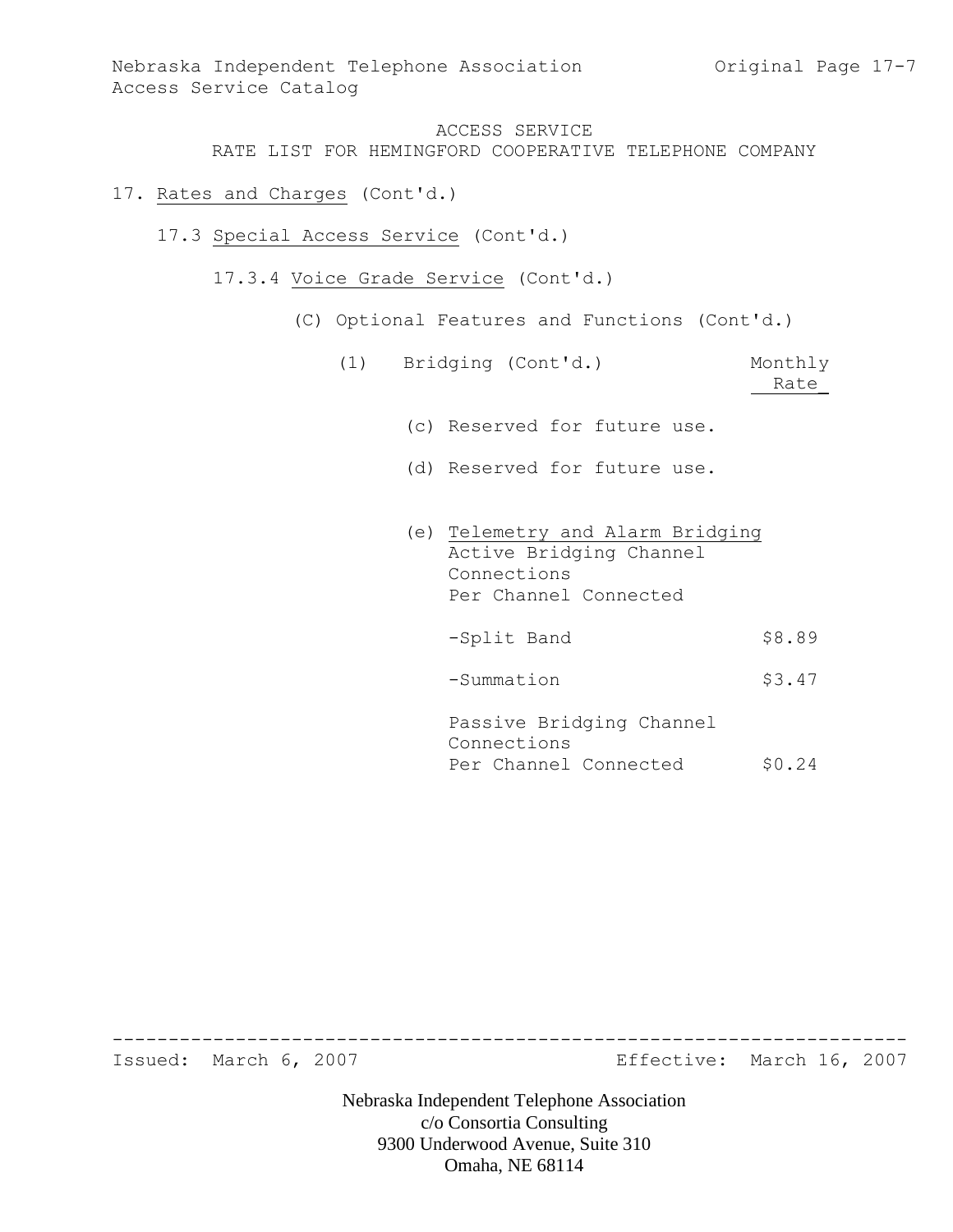### 17. Rates and Charges (Cont'd.)

- 17.3 Special Access Service (Cont'd.)
	- 17.3.4 Voice Grade Service (Cont'd.)

|     |                                                                      | Monthly<br>Rate  |
|-----|----------------------------------------------------------------------|------------------|
|     | (C) Optional Features and<br>Functions (Cont'd.)                     |                  |
| (2) | Conditioning Per Termination                                         |                  |
|     | $ C$ $ Type$                                                         | \$5.69           |
|     | -Data Capability                                                     | \$3.94           |
| (3) | Improved Return Loss for<br>Transmission<br>Per Termination          |                  |
|     | $-Two-Wire$<br>-Four-Wire                                            | \$7.15<br>\$7.15 |
| (4) | Customer Specified Receive<br>Level Per Two-Wire Termination \$ 3.44 |                  |
| (5) | Reserved for future use.                                             |                  |
| (6) | Signaling Capability<br>Per Termination                              | \$11.73          |

Issued: March 6, 2007 **Effective: March 16, 2007** 

Nebraska Independent Telephone Association c/o Consortia Consulting 9300 Underwood Avenue, Suite 310 Omaha, NE 68114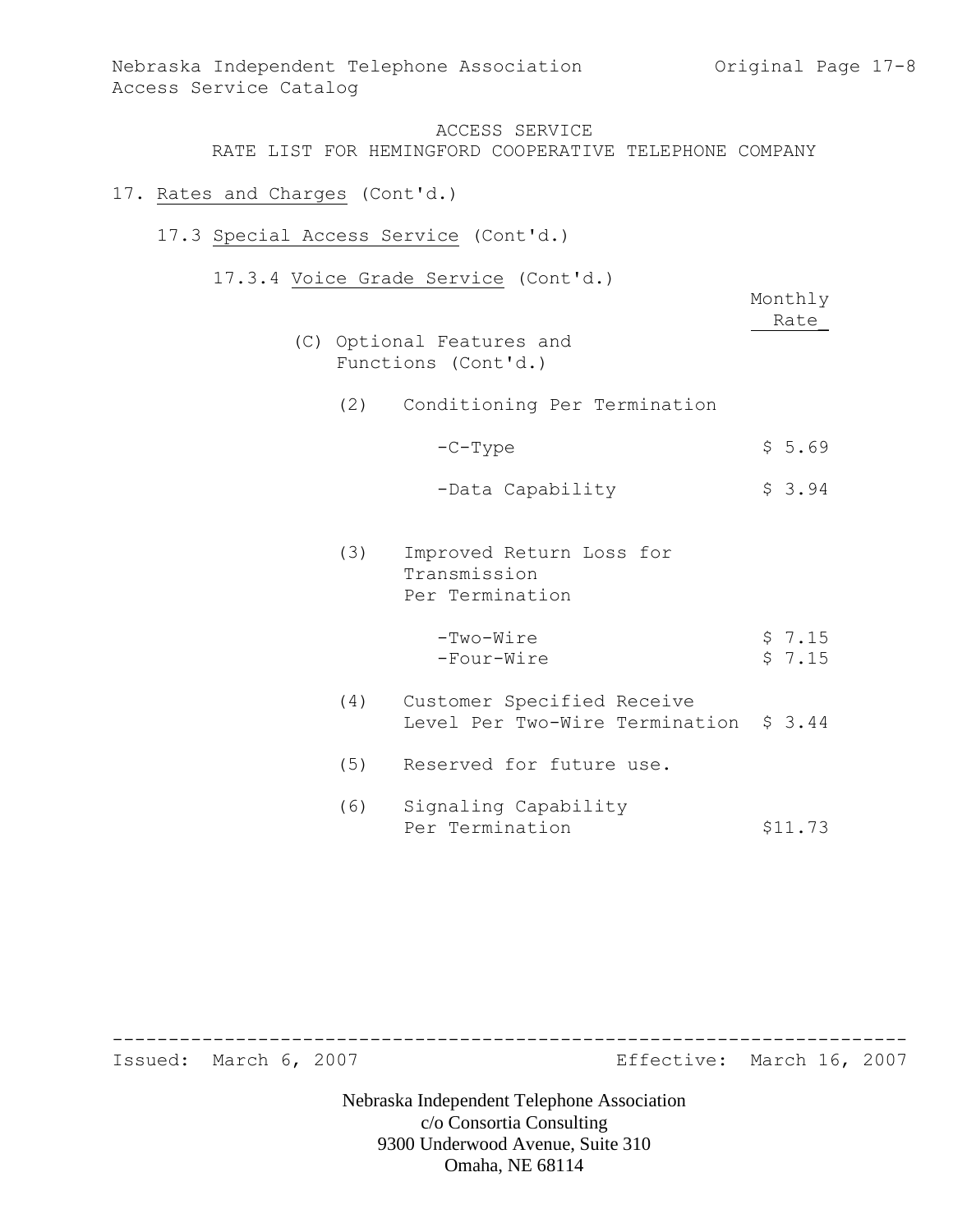### 17. Rates and Charges (Cont'd.)

- 17.3 Special Access Service (Cont'd.)
	- 17.3.4 Voice Grade Service (Cont'd.)

Monthly Rate\_

- (C) Optional Features and Functions (Cont'd.)
	- (7) Selective Signaling Arrangement Per Arrangement \$6.38
	- (8) Transfer Arrangement (key activated or dial-up\*) -Per four port arrangement including control channel termination\*\* \$3.01 -Per five port arrangement including control channel termination\*\* \$6.95 (9) Public Packet Switching Network (PPSN) Interface Arrangement Per Arrangement ICB

NOTE: ICB rates and charges shall be filed in 17.3.9.

\*The dial-up option requires the customer to purchase the Controller Arrangement, which is described in NECA TARIFF F.C.C. NO. 5, Section 13.3.4.

\*\*An additional Channel Termination charge will apply whenever a spare channel is configured as a leg to the customer designated premises. Additional channel mileage charges will also apply when the transfer arrangement is not located in the customer designated premises serving wire center.

Issued: March 6, 2007 Effective: March 16, 2007

Nebraska Independent Telephone Association c/o Consortia Consulting 9300 Underwood Avenue, Suite 310 Omaha, NE 68114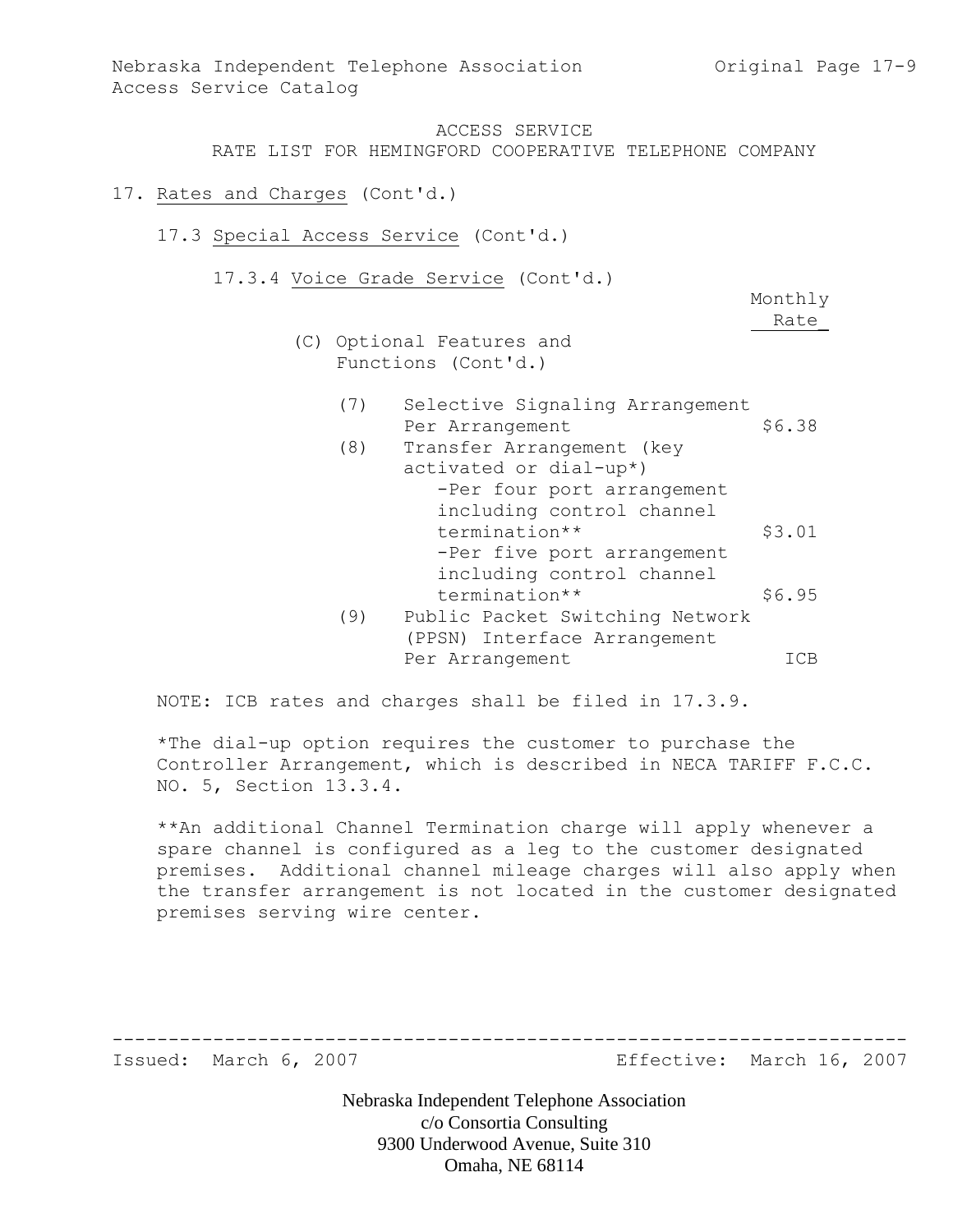- 17. Rates and Charges (Cont'd.)
	- 17.3 Special Access Service (Cont'd.)
		- 17.3.5 Program Audio Service\*

Regulations concerning Program Audio Service are set forth in Section 7.7 of NECA TARIFF F.C.C. NO. 5.

|     |                          |                |  |         | Monthly Nonrecurring |
|-----|--------------------------|----------------|--|---------|----------------------|
|     |                          |                |  | Rate    | Charge               |
|     | (A) Channel Termination  |                |  |         |                      |
|     | Per Termination          |                |  |         |                      |
|     | $-200$ to 3500 Hz        |                |  | \$41.60 | \$189.00             |
|     | $-100$ to 5000 Hz        |                |  | 44.82   | 189.00               |
|     | - 50 to 8000 Hz          |                |  | 44.82   | 189.00               |
|     | 50 to 15000 Hz           |                |  | 44.82   | 189.00               |
|     | (B) Channel Mileage      |                |  |         |                      |
| (1) | Channel Mileage Facility |                |  |         |                      |
|     | Per Mile                 |                |  |         |                      |
|     | - 200 to 3500 Hz         |                |  | \$3.46  |                      |
|     | $-100$ to 5000 Hz        |                |  | 6.91    |                      |
|     | - 50 to 8000 Hz          |                |  | 10.37   |                      |
|     |                          | 50 to 15000 Hz |  | 13.84   |                      |
| (2) | Channel Mileage          |                |  |         |                      |
|     | Termination              |                |  |         |                      |
|     | Per Termination          |                |  |         |                      |
|     | $-200$ to $3500$ Hz      |                |  | \$31.27 |                      |
|     | $-100$ to 5000 Hz        |                |  | 62.54   |                      |
|     | - 50 to 8000 Hz          |                |  | 93.81   |                      |
|     |                          | 50 to 15000 Hz |  | 125.08  |                      |

\* Daily Rates are 1/10th of the monthly rates, up to a maximum of the monthly charge.

Issued: March 6, 2007 **Effective: March 16, 2007** 

Nebraska Independent Telephone Association c/o Consortia Consulting 9300 Underwood Avenue, Suite 310 Omaha, NE 68114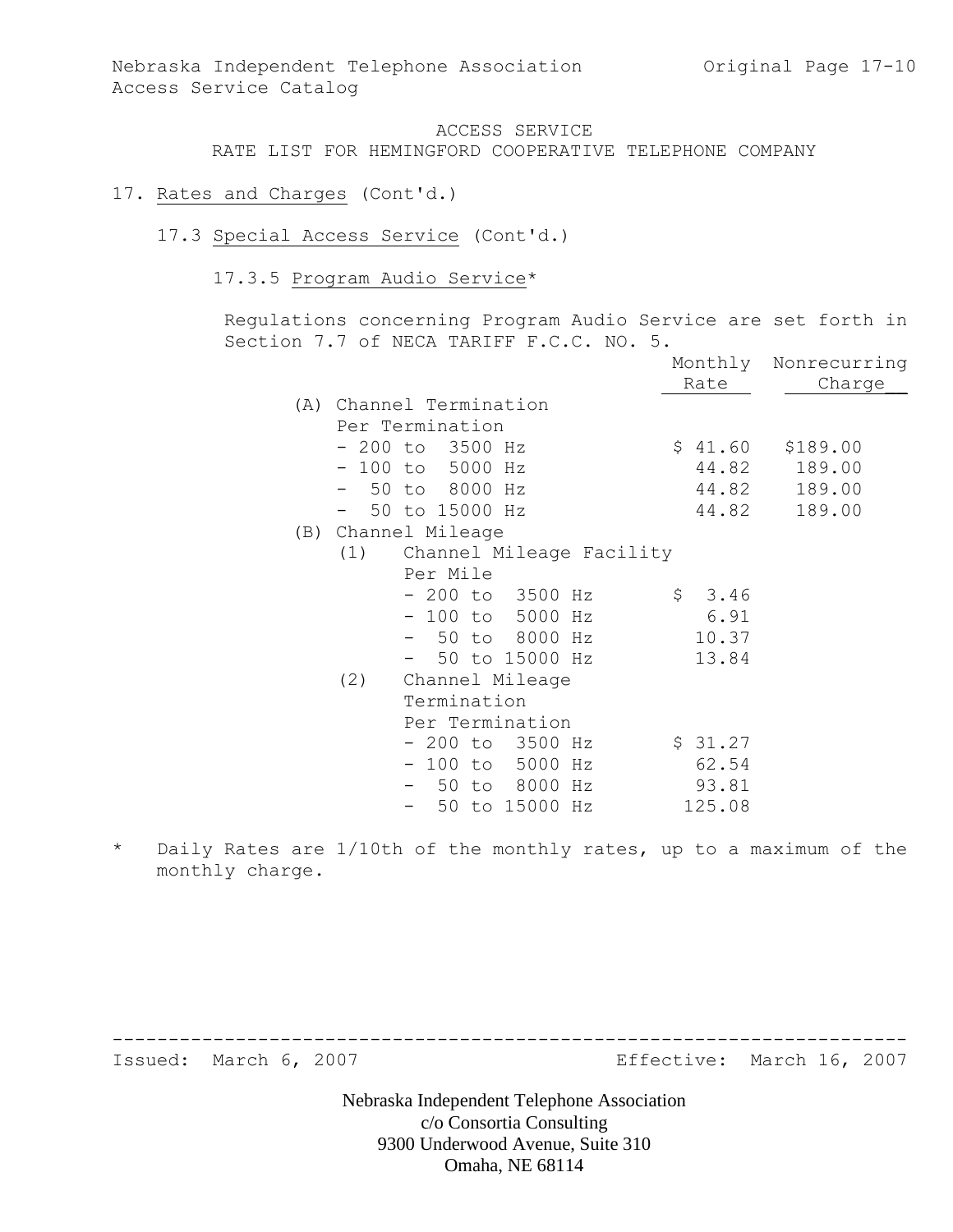RATE LIST FOR HEMINGFORD COOPERATIVE TELEPHONE COMPANY

- 17. Rates and Charges (Cont'd.)
	- 17.3 Special Access Service (Cont'd.)
		- 17.3.5 Program Audio Service\* (Cont'd.)

|     |                                              | Monthly<br>Rate |
|-----|----------------------------------------------|-----------------|
|     | (C) Optional Features and Functions          |                 |
| (1) | Bridging, Distribution<br>Amplifier Per Port | \$19.19         |
| (2) | Gain Conditioning<br>Per Service             | \$11.23         |
| (3) | Stereo<br>Per Service                        | \$18.24         |

17.3.6 Reserved for future use.

\* Daily Rates are 1/10th of the monthly rates, up to a maximum of the monthly charge.

Issued: March 6, 2007 **Effective: March 16, 2007** 

Nebraska Independent Telephone Association c/o Consortia Consulting 9300 Underwood Avenue, Suite 310 Omaha, NE 68114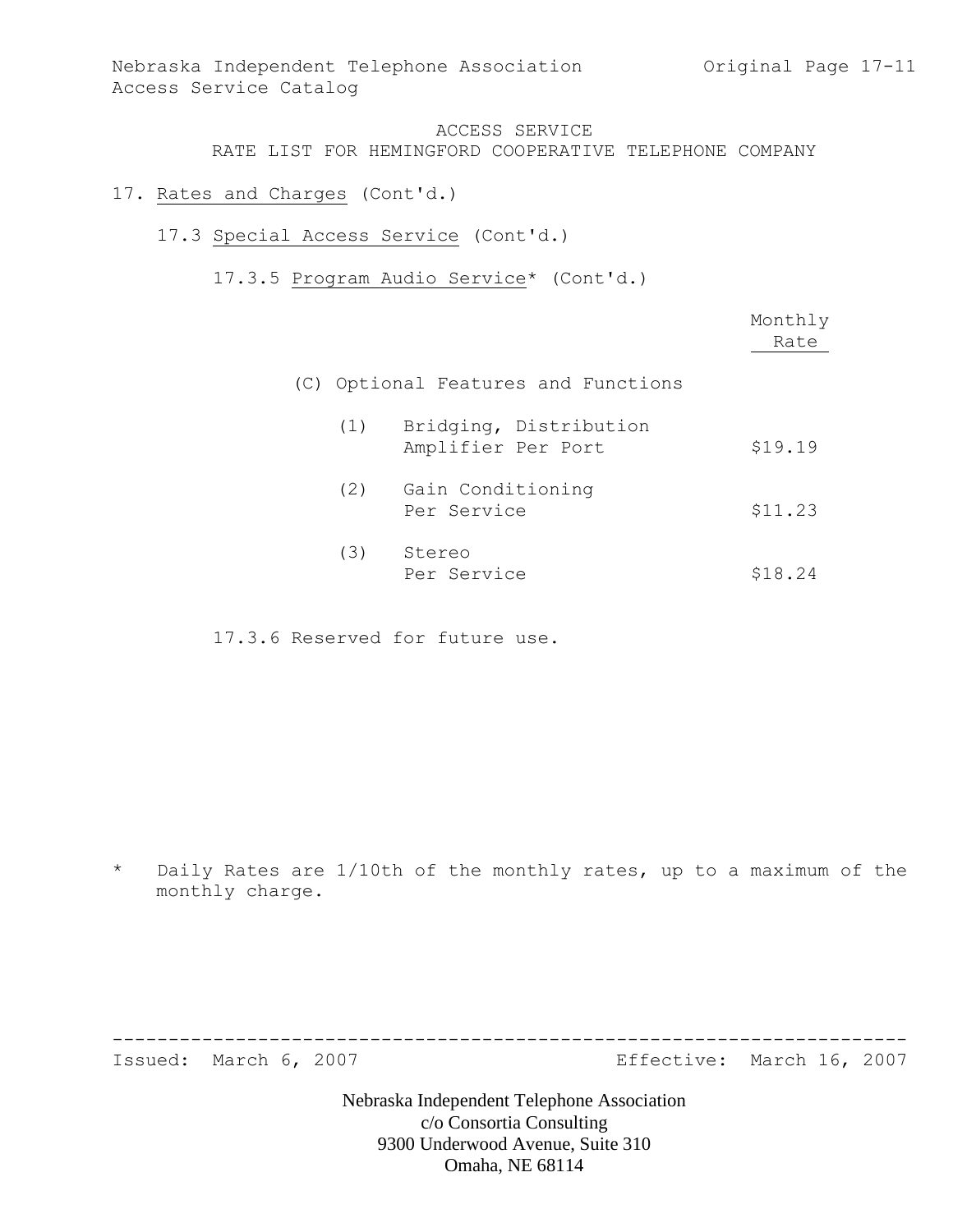### 17. Rates and Charges (Cont'd.)

17.3 Special Access Service (Cont'd.)

17.3.7 Digital Data Service

| forth in NECA TARIFF F.C.C. NO. 5, Section 7.9.<br>Monthly Nonrecurring Charges<br>Rate 1st Ckt. Each Add'l<br>\$241.00 |
|-------------------------------------------------------------------------------------------------------------------------|
|                                                                                                                         |
|                                                                                                                         |
|                                                                                                                         |
|                                                                                                                         |
|                                                                                                                         |
|                                                                                                                         |
| 241.00                                                                                                                  |
| 55.73 241.00 241.00                                                                                                     |
| 55.73 241.00 241.00                                                                                                     |
| 55.73 241.00 241.00                                                                                                     |
|                                                                                                                         |
|                                                                                                                         |
|                                                                                                                         |
|                                                                                                                         |
|                                                                                                                         |
|                                                                                                                         |
|                                                                                                                         |
|                                                                                                                         |
|                                                                                                                         |
|                                                                                                                         |
|                                                                                                                         |
|                                                                                                                         |
|                                                                                                                         |
|                                                                                                                         |
|                                                                                                                         |
| Monthly                                                                                                                 |
| Rate                                                                                                                    |
|                                                                                                                         |
|                                                                                                                         |

Issued: March 6, 2007 **Effective: March 16, 2007** 

Nebraska Independent Telephone Association c/o Consortia Consulting 9300 Underwood Avenue, Suite 310 Omaha, NE 68114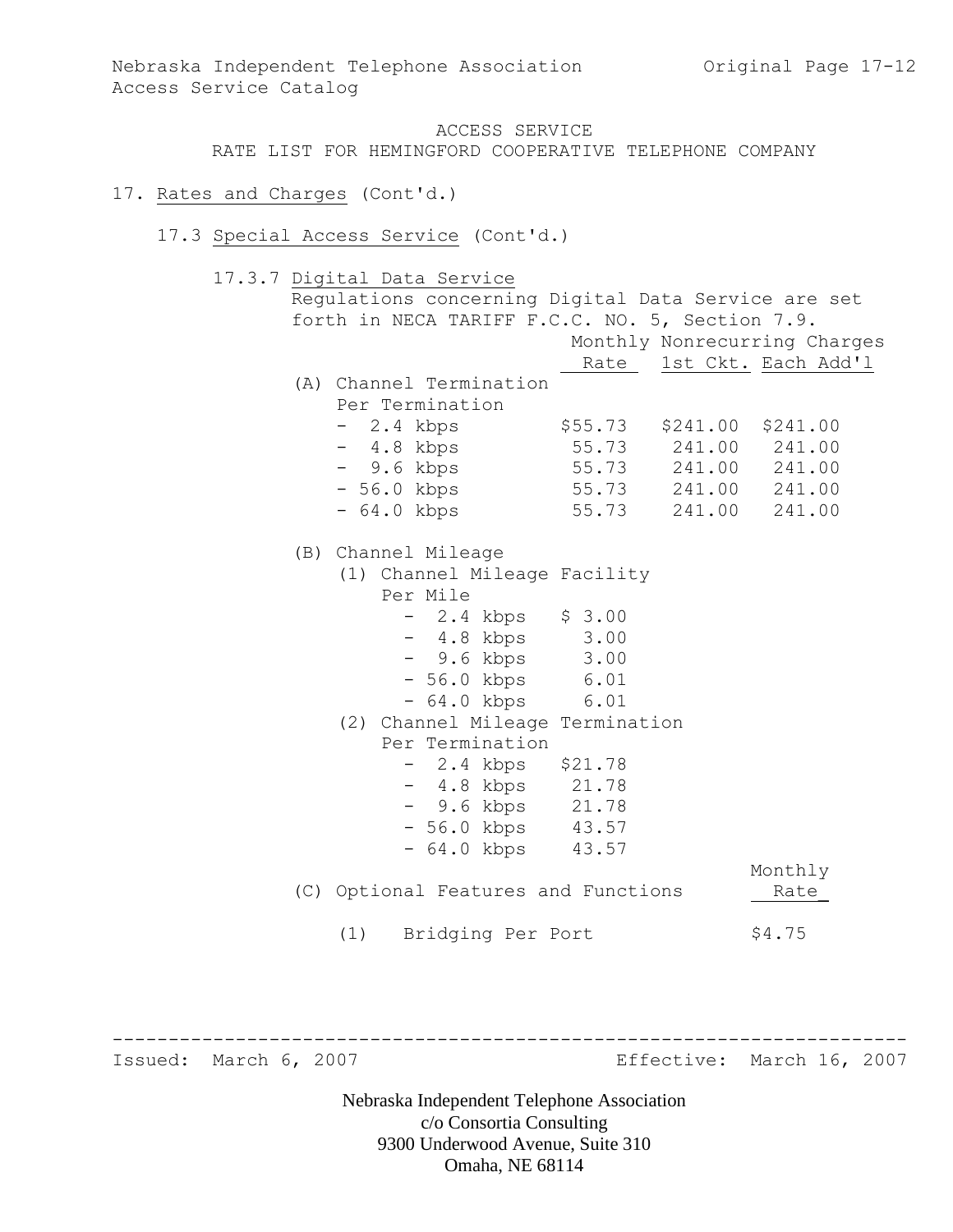Monthly

### ACCESS SERVICE

RATE LIST FOR HEMINGFORD COOPERATIVE TELEPHONE COMPANY

#### 17. Rates and Charges (Cont'd.)

- 17.3 Special Access Service (Cont'd.)
	- 17.3.7 Digital Data Service (Cont'd.)
		- (C) Optional Features and Functions Rate\_ (Cont'd.)
			- (2) Loop Transfer Arrangement \$5.97 Per Four Key Arrangement\*
			- (3) Public Packet Switching Network Interface Arrangement
				- Per 9.6 kbps arrangement ICB - Per 56.0 kbps arrangement ICB

| (D) Term Discounts |           |                             | Percentage      |
|--------------------|-----------|-----------------------------|-----------------|
|                    |           | 56.0 and 64.0 Kbps Services |                 |
|                    | 36 months |                             | 10 <sup>g</sup> |
|                    | 60 months |                             | 20%             |

\* An additional Channel Termination charge will apply whenever a spare channel is configured as a leg to the customer designated premises. Additional Channel Mileage charges will also apply when the transfer arrangement is not located in the customer designated premises serving wire center.

ICB rates and charges are filed in 17.3.9 following.

Issued: March 6, 2007 Effective: March 16, 2007

Nebraska Independent Telephone Association c/o Consortia Consulting 9300 Underwood Avenue, Suite 310 Omaha, NE 68114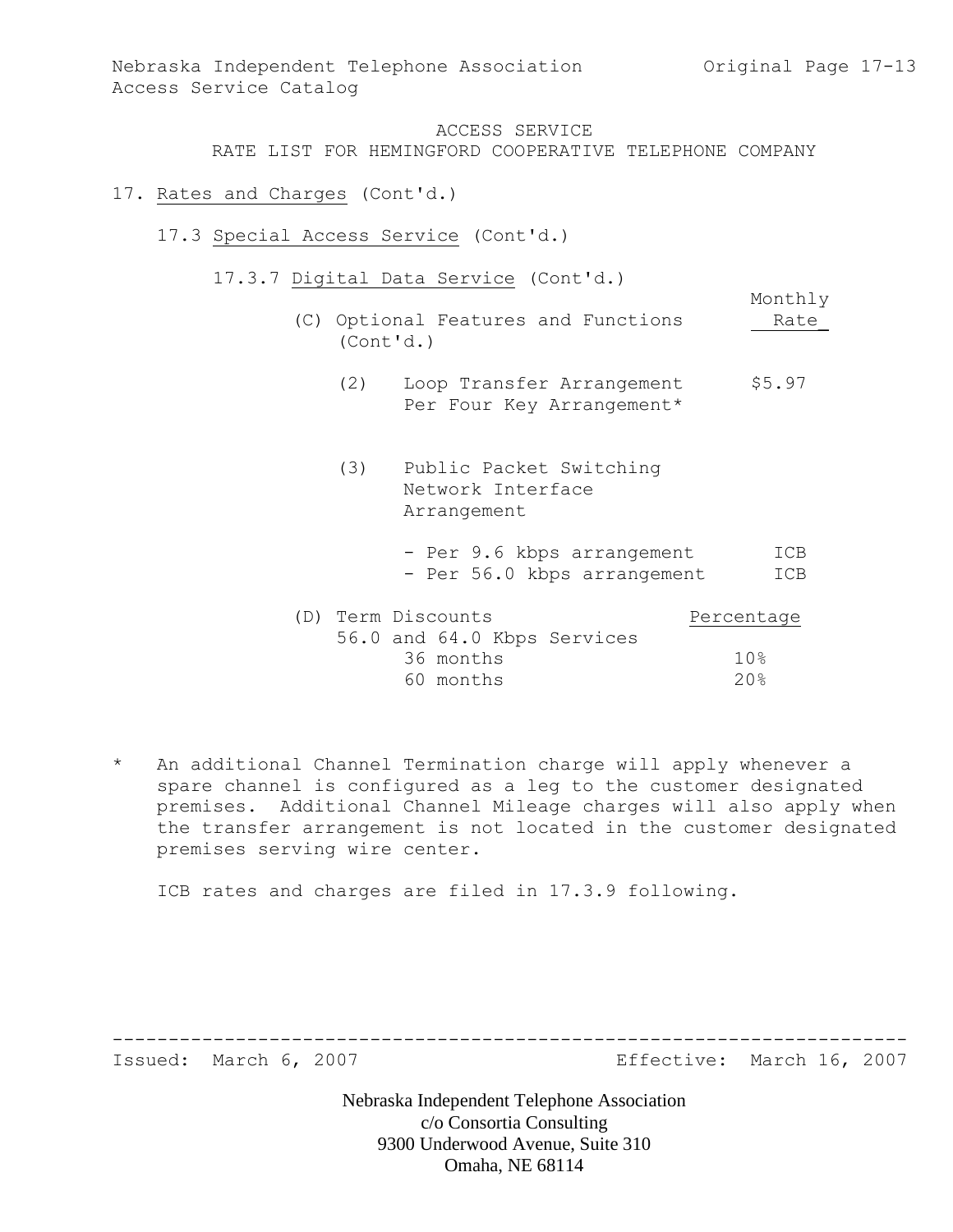#### 17. Rates and Charges (Cont'd.)

- 17.3 Special Access Service (Cont'd.)
	- 17.3.8 High Capacity Service

Regulations concerning High Capacity Service are set forth in 7.10 of NECA TARIFF F.C.C. NO. 5. Monthly Nonrecurring Charges Rate 1st Ckt. Each Add'l (A) Channel Termination Per Termination - DS1 1.544 Mbps \$61.52 \$327.00 \$327.00 - DS1C 3.152 Mbps ICB ICB ICB - DS2 6.312 Mbps ICB ICB ICB - Capacity of 1 DS3 ICB ICB ICB 44.736 Mbps Interface Per DS3 Channel Installed - Capacity of 3 DS3 ICB ICB ICB 44.736 Mbps Interface Per DS3 Channel Installed - Capacity of 6 DS3 ICB ICB ICB 44.736 Mbps Interface Per DS3 Channel Installed - Capacity of 12 DS3 ICB ICB ICB 44.736 Mbps Interface Per DS3 Channel Installed - DS4 274.176 Mbps ICB ICB ICB

ICB rates and charges are filed in 17.3.9 following.

Issued: March 6, 2007 Effective: March 16, 2007

Nebraska Independent Telephone Association c/o Consortia Consulting 9300 Underwood Avenue, Suite 310 Omaha, NE 68114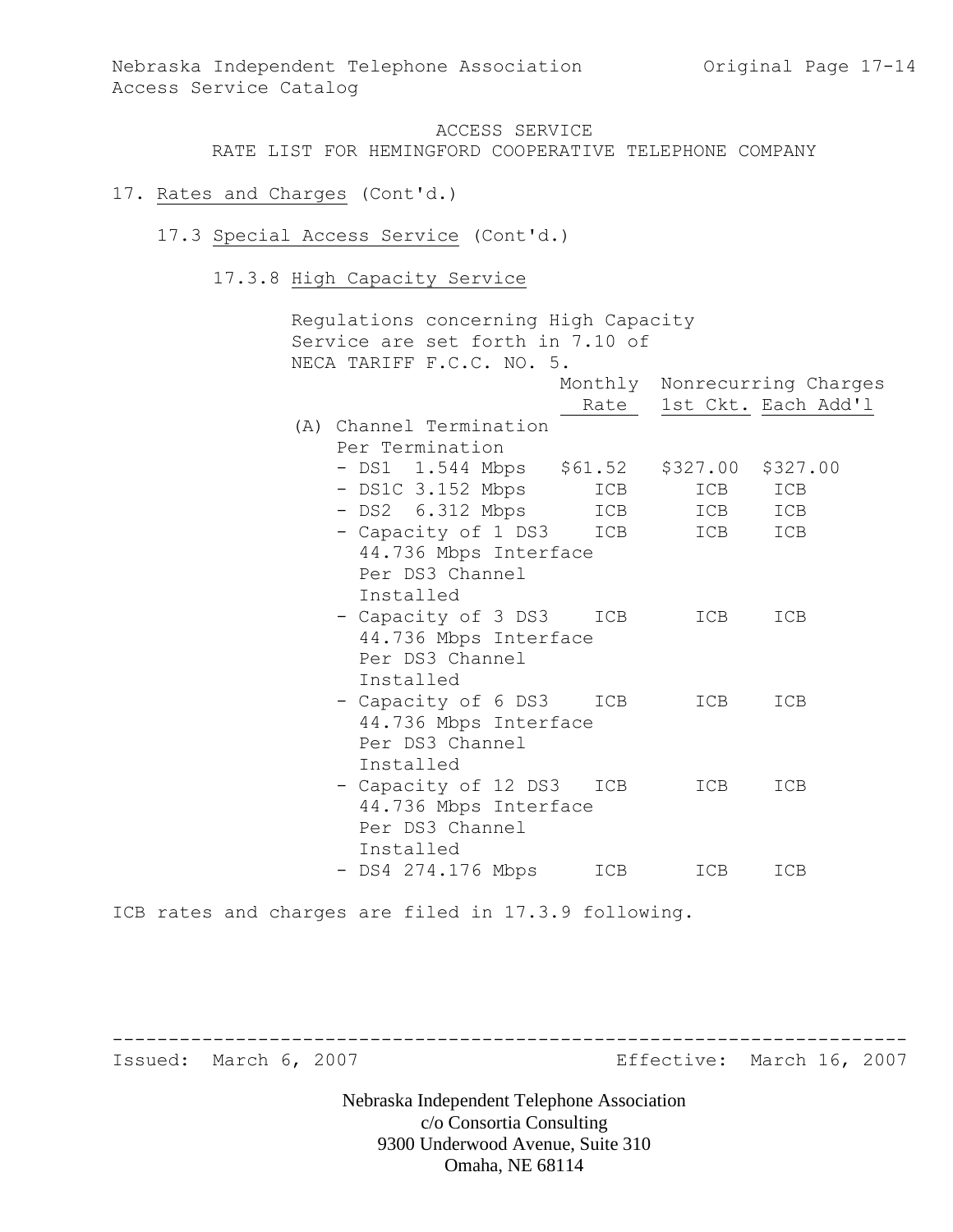RATE LIST FOR HEMINGFORD COOPERATIVE TELEPHONE COMPANY

### 17. Rates and Charges (Cont'd.)

### 17.3 Special Access Service (Cont'd.)

17.3.8 High Capacity Service (Cont'd.)

| (B) Channel Mileage                                           | Monthly Rate |
|---------------------------------------------------------------|--------------|
| (1) Channel Mileage Facility                                  |              |
| Per Mile                                                      |              |
| $-1.544$ Mbps                                                 | \$66.06      |
| $-3.152$ Mbps                                                 | ICB          |
| $-6.312$ Mbps                                                 | ICB          |
| $-44.736$ Mbps                                                | ICB          |
| $-274.176$ Mbps                                               | ICB          |
| (2) Channel Mileage Termination                               |              |
| Per Termination                                               |              |
| $-1.544$ Mbps                                                 | \$319.10     |
| $-3.152$ Mbps                                                 | ICB          |
| $-6.312$ Mbps                                                 | ICB<br>ICB   |
| $-44.736$ Mbps<br>$-274.176$ Mbps                             | ICB          |
|                                                               |              |
| (C) Term Discounts                                            | Percentage   |
| DS1 and DS3 Services                                          |              |
| 36 months                                                     | 10%          |
| 60 months                                                     | 20%          |
| (D) Optional Features and Functions Monthly Rate              |              |
| (1) Multiplexing, per arrangement                             |              |
| DS4 to DS1                                                    | ICB          |
| DS3 to DS1                                                    | ICB          |
| DS2 to DS1                                                    | ICB          |
| DS1C to DS1                                                   | ICB          |
| DS1 to Voice*                                                 | \$196.53     |
| A channel of this DS1 to the Hub can be used for Digital Data |              |

Service.

Issued: March 6, 2007 Effective: March 16, 2007

Nebraska Independent Telephone Association c/o Consortia Consulting 9300 Underwood Avenue, Suite 310 Omaha, NE 68114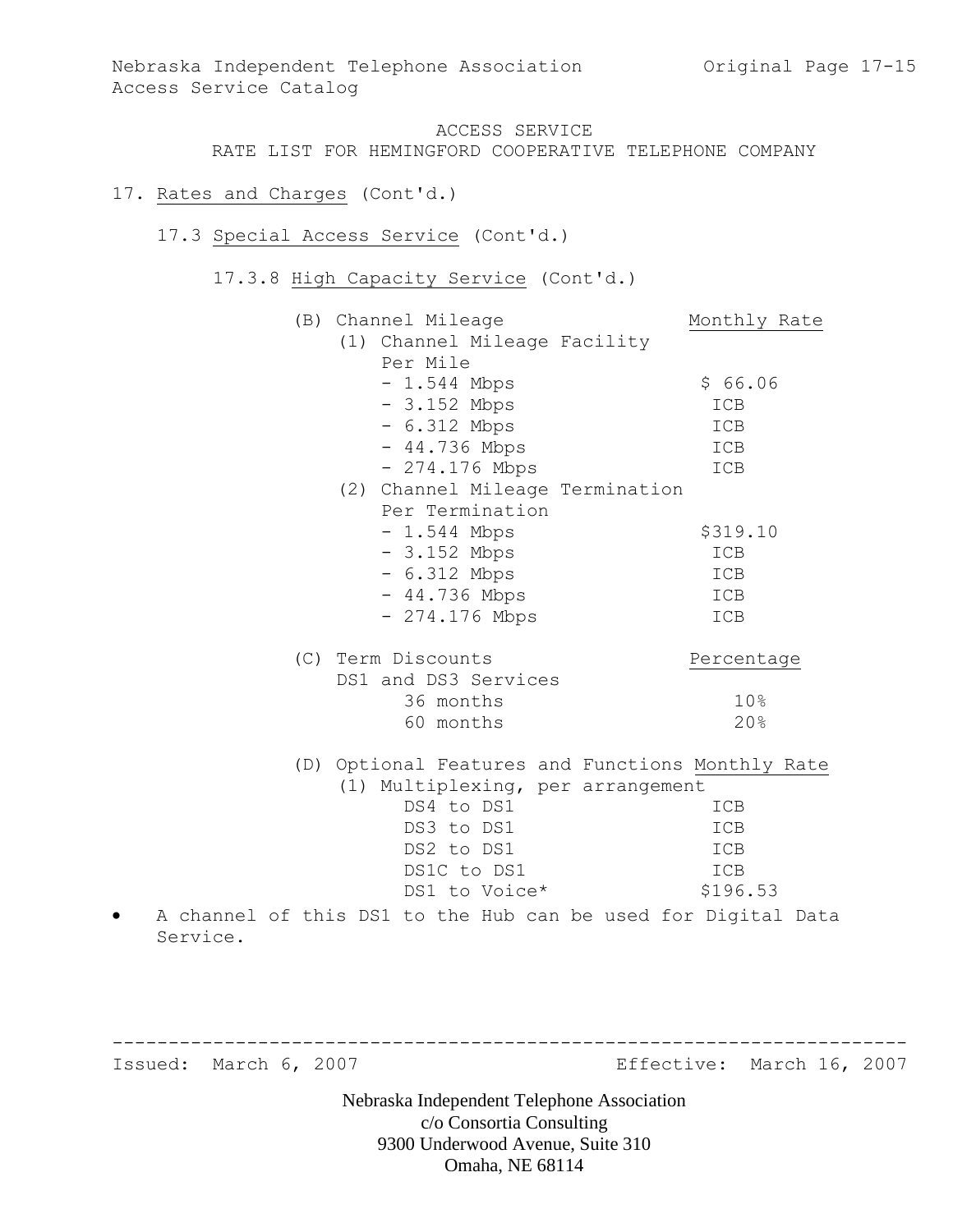RATE LIST FOR HEMINGFORD COOPERATIVE TELEPHONE COMPANY

### 17. Rates and Charges (Cont'd.)

17.3 Special Access Service (Cont'd.)

17.3.8 High Capacity Service (Cont'd.)

- (D) Optional Features and Functions Monthly Rate (Cont'd.) (1) Multiplexing, per arrangement (Cont'd.) DS1 to DS0 \$198.38 DS0 to Subrates  $-Up$  to 20 2.4 kbps services  $$301.92$ -Up to 10 4.8 kbps services 185.32 -Up to 5 9.6 kbps services 161.92 (2) Automatic Loop Transfer Per Arrangement\* \$389.24 (3) Transfer Arrangement (key activated or dial-up\*\*)
	- Per four port arrangement including control channel termination\*\*\* \$165.42
	- (E) Reserved for future use.
	- (F) Clear Channel Capability
		- Per 1.544 Mbps transmission path None

-----------------------------------------------------------------------

- \* An additional Channel Termination charge will apply whenever the spare line is provided as a leg to the customer designated premises (CDP).
- \*\* The dial-up option requires the customer to purchase the Controller Arrangement from 13.3.4, as described in NECA TARIFF F.C.C. NO. 5.
- \*\*\* An additional Channel Termination charge will apply whenever a spare channel is configured as a leg to the CDP. Additional channel mileage charges will also apply when the transfer arrangement is not located in the CDP serving wire center.

Issued: March 6, 2007 **Effective: March 16, 2007**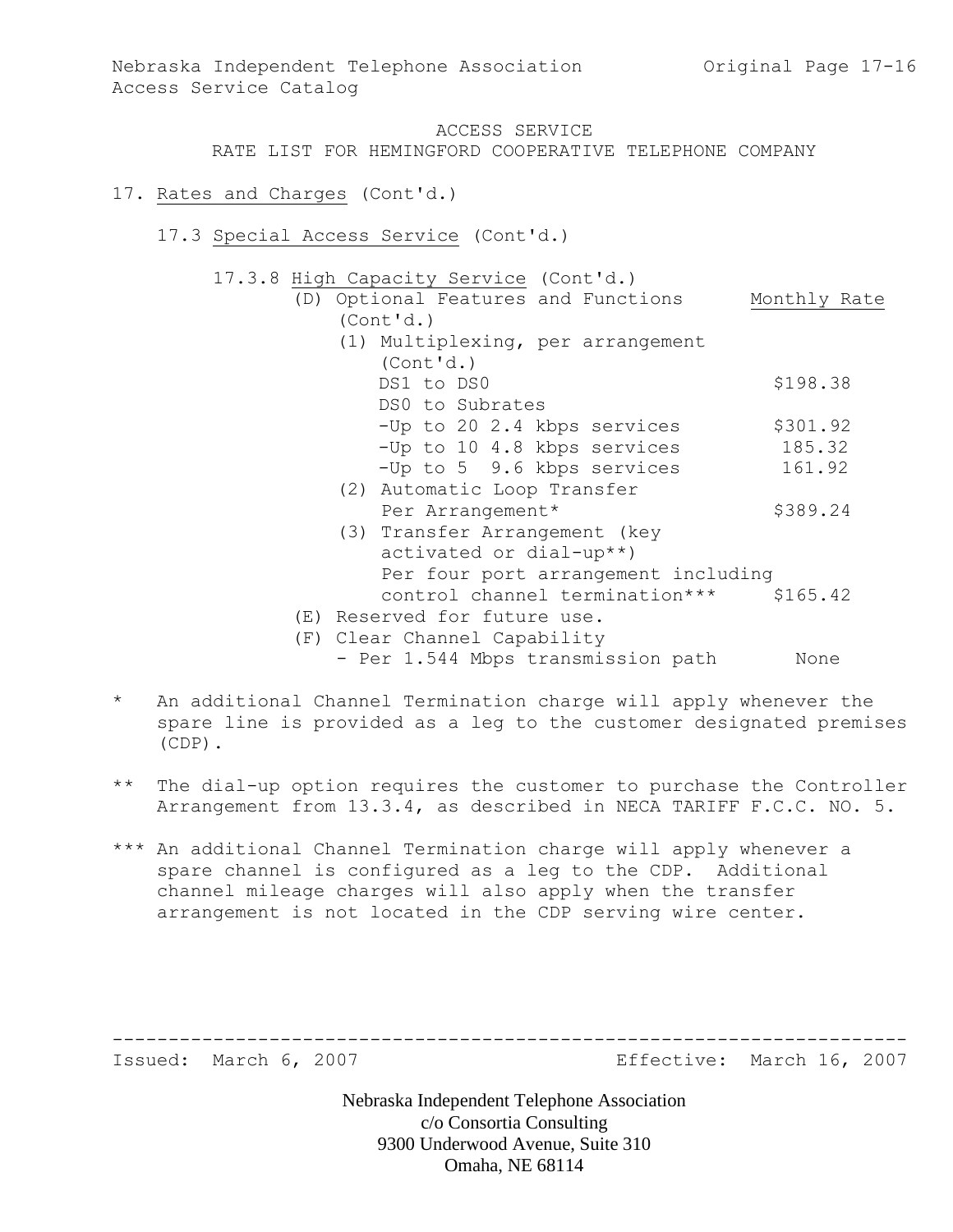# 17. Rates and Charges (Cont'd.)

- 17.3 Special Access Service (Cont'd.)
	- 17.3.9 Individual Case Filings

Reserved for future use.

Issued: March 6, 2007 **Effective: March 16, 2007** 

Nebraska Independent Telephone Association c/o Consortia Consulting 9300 Underwood Avenue, Suite 310 Omaha, NE 68114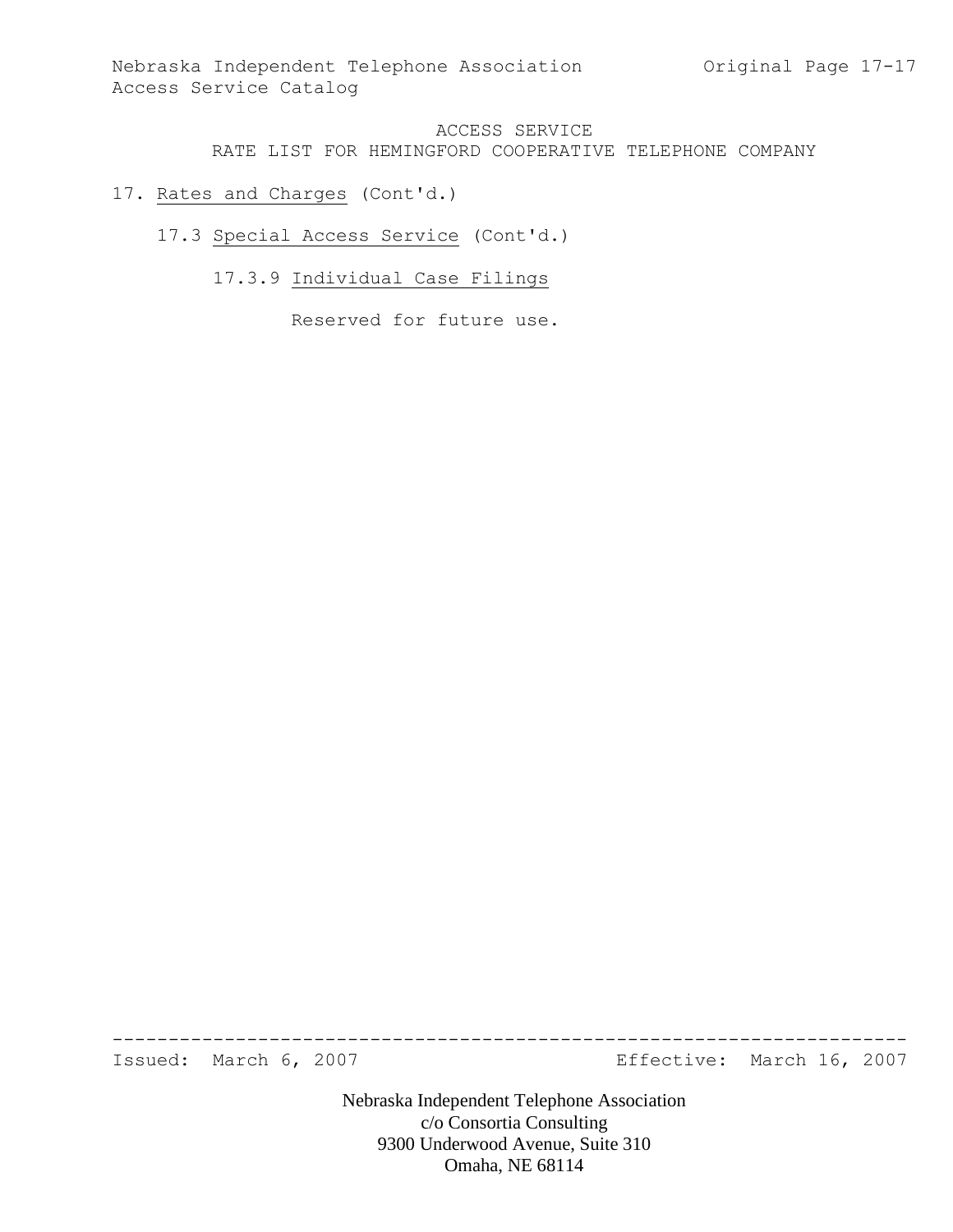### 17. Rates and Charges (Cont'd.)

- 17.3 Special Access Service (Cont'd.)
	- 17.3.10 Optional Rate Plan Availability

The Term Discount Plan, as described in Section 7.2.8, is available where billing capability exists.

| 17.3.11 |     | Internet to K-12 Schools               | Monthly Nonrecurring |
|---------|-----|----------------------------------------|----------------------|
|         |     |                                        | Charges<br>Rate      |
|         | (A) | Channel Termination<br>Per Termination | $$22.50$ $$50.00$    |
|         |     |                                        | Monthly Rate         |
|         | (B) | Channel Mileage                        |                      |
|         |     | (1) Channel Mileage                    |                      |
|         |     | Facility, per                          |                      |
|         |     | airline mile                           | \$0.25               |
|         |     | (2) Channel Mileage                    |                      |
|         |     | Termination,                           |                      |
|         |     | per termination                        | \$2.50               |

Issued: March 6, 2007 Effective: March 16, 2007

Nebraska Independent Telephone Association c/o Consortia Consulting 9300 Underwood Avenue, Suite 310 Omaha, NE 68114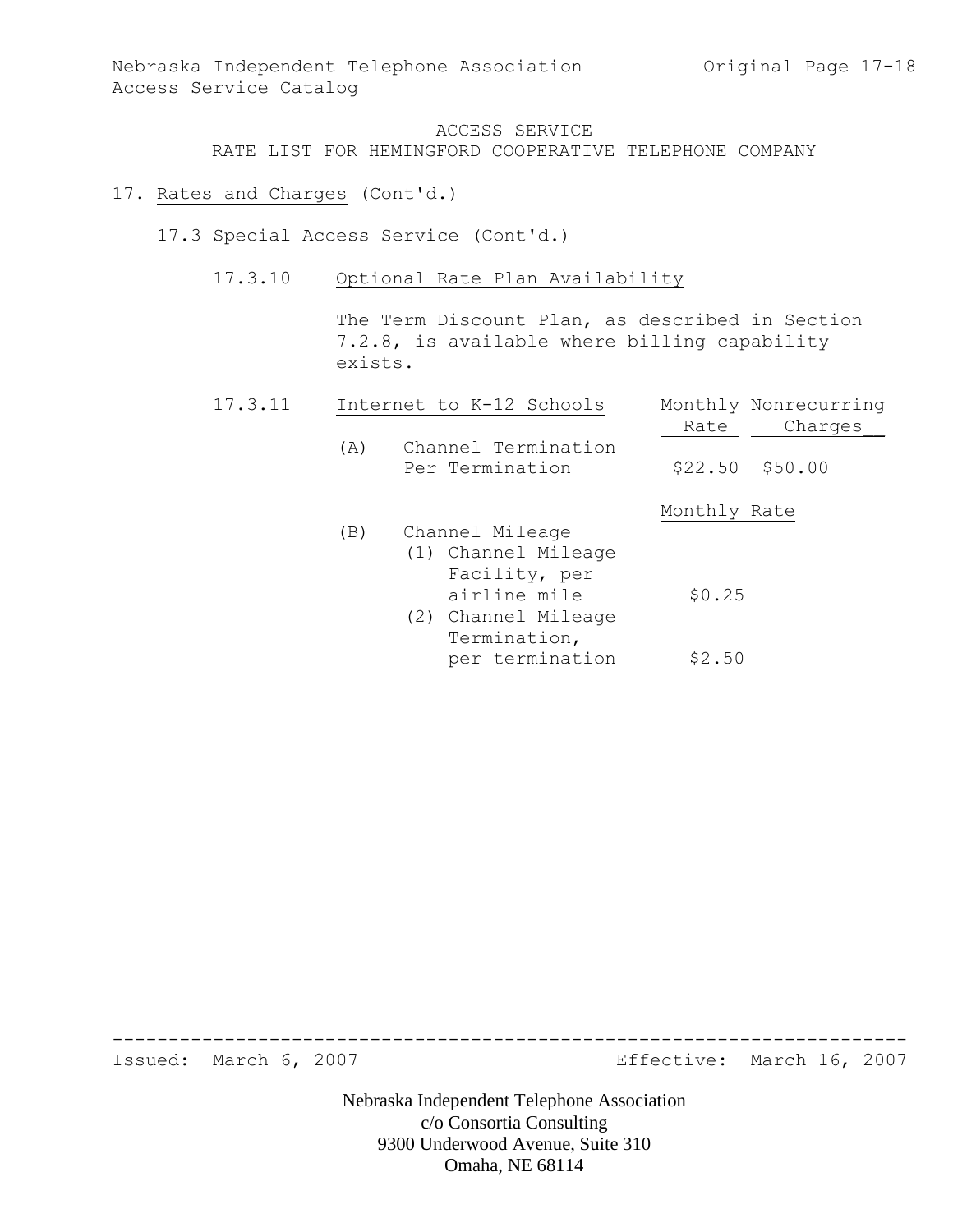Charge

#### ACCESS SERVICE

RATE LIST FOR HEMINGFORD COOPERATIVE TELEPHONE COMPANY

- 17. Rates and Charges (Cont'd.)
	- 17.4 Other Services
		- 17.4.1 Access Ordering
			- (A) Access Order Charge Per Order  $$104.00$
			- (B) Service Date Change Charge A Service Date Change Charge will apply, on a per order per occurrence basis, for each service date changed. The Access Order Charge as specified in 17.4.1(A) preceding does not apply. -Service Date Change Charge Per Order  $\frac{1}{2}$  34.00
			- (C) Design Change Charge The Design Change Charge will apply on a per order per occurrence basis, for each order requiring design change. -Design Change Charge Per Order  $\sim$  \$ 34.00
			- (D) Miscellaneous Service Order Charge Per Occurrence  $\frac{1}{2}$  \$ 34.00
			- 17.4.2 Additional Engineering Each Half Hour or Additional Engineering Periods Fraction Thereof (A) Basic Time per engineer, normally scheduled working hours \$19.91

Issued: March 6, 2007 Effective: March 16, 2007

Nebraska Independent Telephone Association c/o Consortia Consulting 9300 Underwood Avenue, Suite 310 Omaha, NE 68114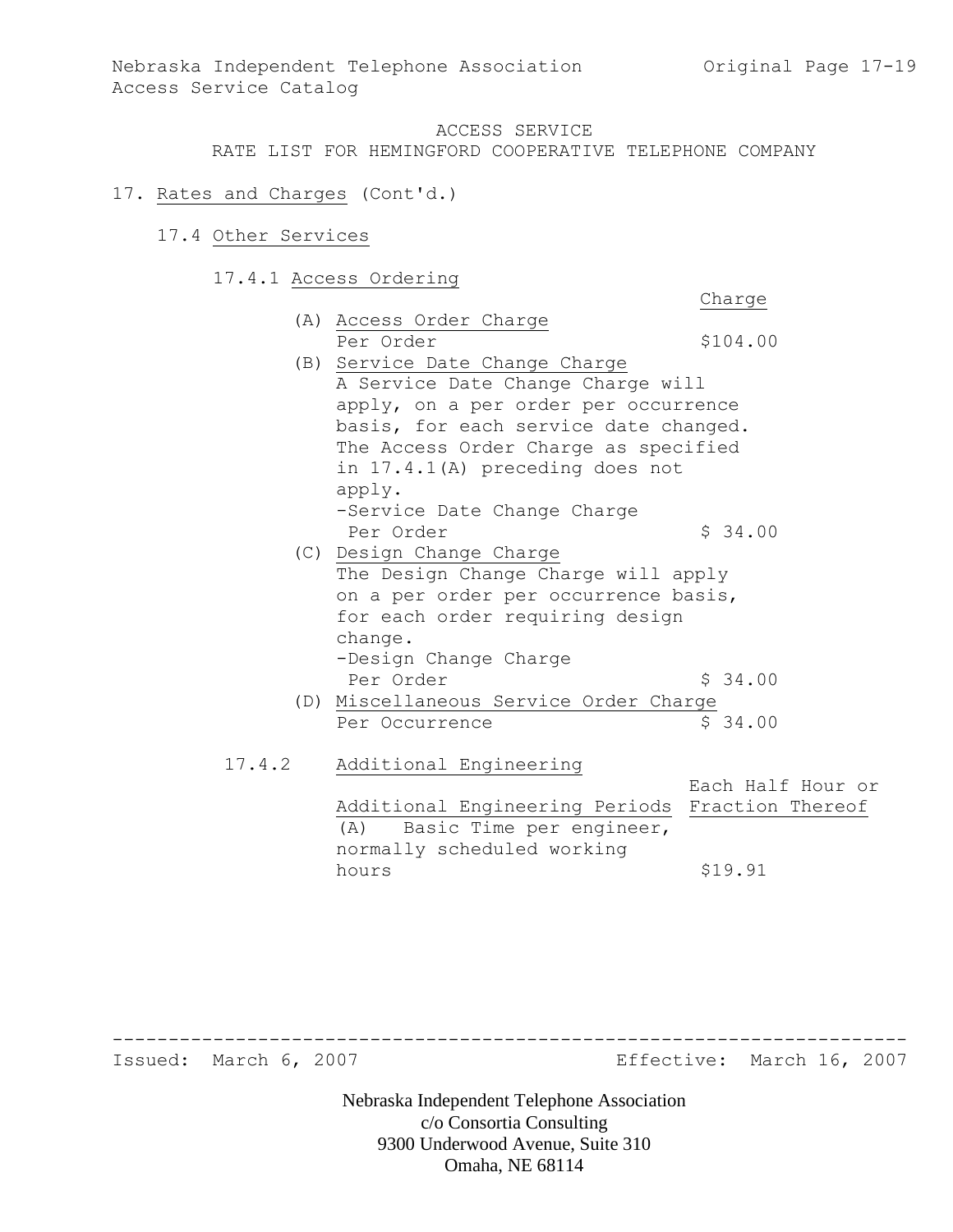# 17. Rates and Charges (Cont'd.)

- 17.4 Other Services (Cont'd.)
	- 17.4.2 Additional Engineering (Cont'd.)

| Additional Engineering Periods                                      | Fraction Thereof |
|---------------------------------------------------------------------|------------------|
|                                                                     |                  |
| (Cont'd.)                                                           |                  |
| (B) Overtime per engineer, outside                                  |                  |
| of normally scheduled working                                       |                  |
| hours                                                               | \$29.86          |
| (C) Premium Time, outside of                                        |                  |
| scheduled work day, per                                             |                  |
| engineer                                                            | \$39.82          |
| 17.4.3 Additional Labor                                             |                  |
| Additional Labor Periods                                            |                  |
| (A) Installation or Repair                                          |                  |
| - Overtime, outside of normally                                     |                  |
| scheduled working hours on a                                        |                  |
| scheduled work day                                                  |                  |
| Per Technician*                                                     | \$28.12          |
| - Premium Time, outside of                                          |                  |
| scheduled work day                                                  |                  |
| Per Technician*                                                     | \$37.49          |
| (B) Stand by                                                        |                  |
| - Basic time, normally scheduled                                    |                  |
| working hours                                                       |                  |
| Per Technician                                                      | \$18.93          |
| - Overtime, outside of normally                                     |                  |
| scheduled working hours on a                                        |                  |
| scheduled work day                                                  |                  |
| Per Technician*                                                     | \$28.39          |
| A call out of a Telephone Company employee at a time not            |                  |
| consecutive with the employee's scheduled work period is subject to |                  |

a minimum charge of four hours.

Issued: March 6, 2007 Effective: March 16, 2007

Nebraska Independent Telephone Association c/o Consortia Consulting 9300 Underwood Avenue, Suite 310 Omaha, NE 68114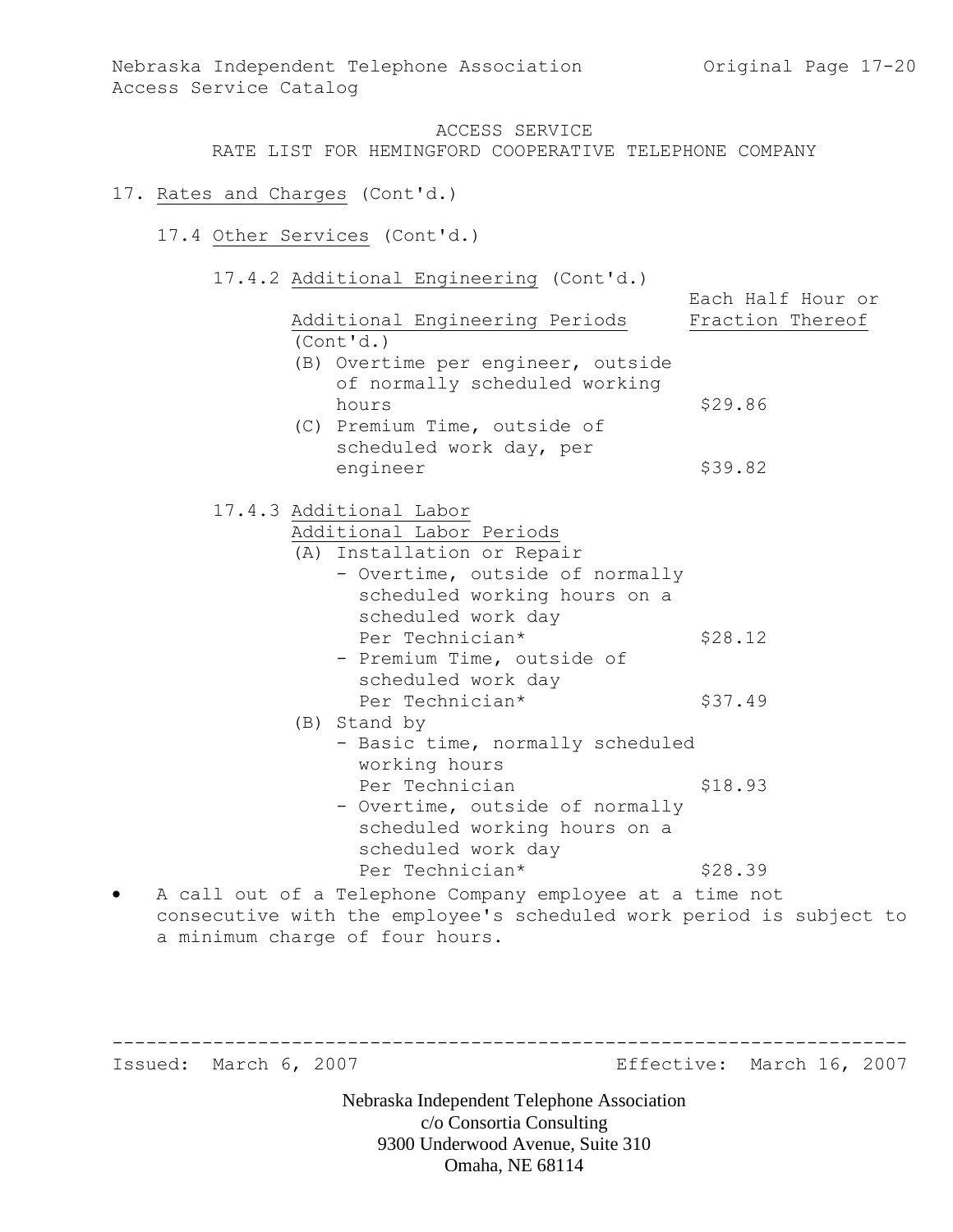### 17. Rates and Charges (Cont'd.)

- 17.4 Other Services (Cont'd.)
	- 17.4.3 Additional Labor (Cont'd.)

Each Half Hour or Additional Labor Periods (Cont'd.) Fraction Thereof (B) Stand by (Cont'd.) - Premium Time, outside of scheduled work day

Per Technician\* \$37.85

|     |                                                                                                                                            | Each Half Hour or<br>Fraction Thereof  | Central<br>Office |
|-----|--------------------------------------------------------------------------------------------------------------------------------------------|----------------------------------------|-------------------|
|     |                                                                                                                                            | Installation                           | Main-             |
|     |                                                                                                                                            | and Repair tenance<br>Technician Tech. |                   |
| (C) | Testing and Maintenance with<br>other Telephone Companies, or<br>Other Labor<br>- Basic Time per technician,<br>normally scheduled working |                                        |                   |
|     | hours<br>- Overtime per technician<br>outside of normally<br>scheduled working hours on                                                    | \$18.75                                | \$19.67           |
|     | a work day*<br>- Premium Time per technician,<br>outside of scheduled work                                                                 | \$28.12                                | \$29.50           |
|     | $day*$                                                                                                                                     | \$37.49                                | \$39.33           |

 A call out of a Telephone Company employee at a time not consecutive with the employee's scheduled work period is subject to a minimum charge of four hours.

--------------------------------------------------------------------- Issued: March 6, 2007 Effective: March 16, 2007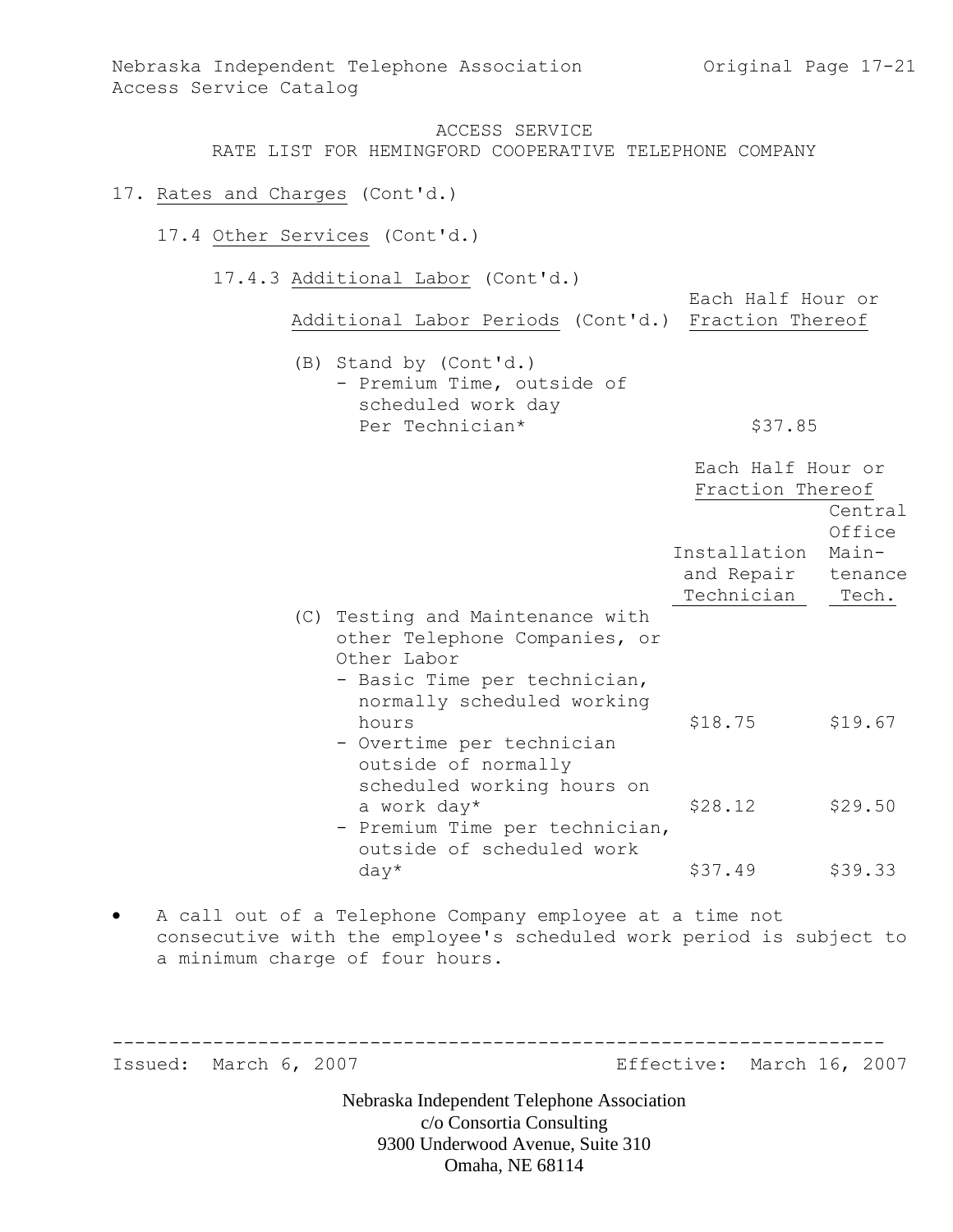### 17. Rates and Charges (Cont'd.)

- 17.4 Other Services (Cont'd.)
	- 17.4.4 Miscellaneous Services
		- (A) Additional Cooperative Acceptance Testing-Switched Access

| Testing Periods           |  |  |  |  |
|---------------------------|--|--|--|--|
| Basic Time, Overtime* and |  |  |  |  |
| Premium Time*             |  |  |  |  |

Each Half Hour or Fraction Thereof See the rates for Additional Labor as set forth in 17.4.3(C) preceding.

| (B) Additional Automatic Testing - Switched Access |                   |
|----------------------------------------------------|-------------------|
| Additional Tests To First                          | Per Test Per      |
| Point of Switching                                 | Transmission Path |
|                                                    |                   |
| Gain-Slope Tests                                   | \$2.89            |
| C-Notched Noise Tests                              | \$2.89            |
| $1004$ Hz Loss**                                   | \$2.89            |
| C-Message Noise**                                  | \$2.89            |
| Balance (return loss) **                           | \$2.89            |

- \* A call out of a Telephone Company employee at a time not consecutive with the employee's scheduled work period is subject to a minimum charge of four hours.
- \*\* The 1004 Hz, C-Message Noise and Balance tests are non-chargeable routine tests; however, they may be requested on an as needed or more than routine scheduled basis, in which cases the charges herein apply. See NECA TARIFF F.C.C. NO. 5, 13.3.1(A)(2).

Issued: March 6, 2007 Effective: March 16, 2007

Nebraska Independent Telephone Association c/o Consortia Consulting 9300 Underwood Avenue, Suite 310 Omaha, NE 68114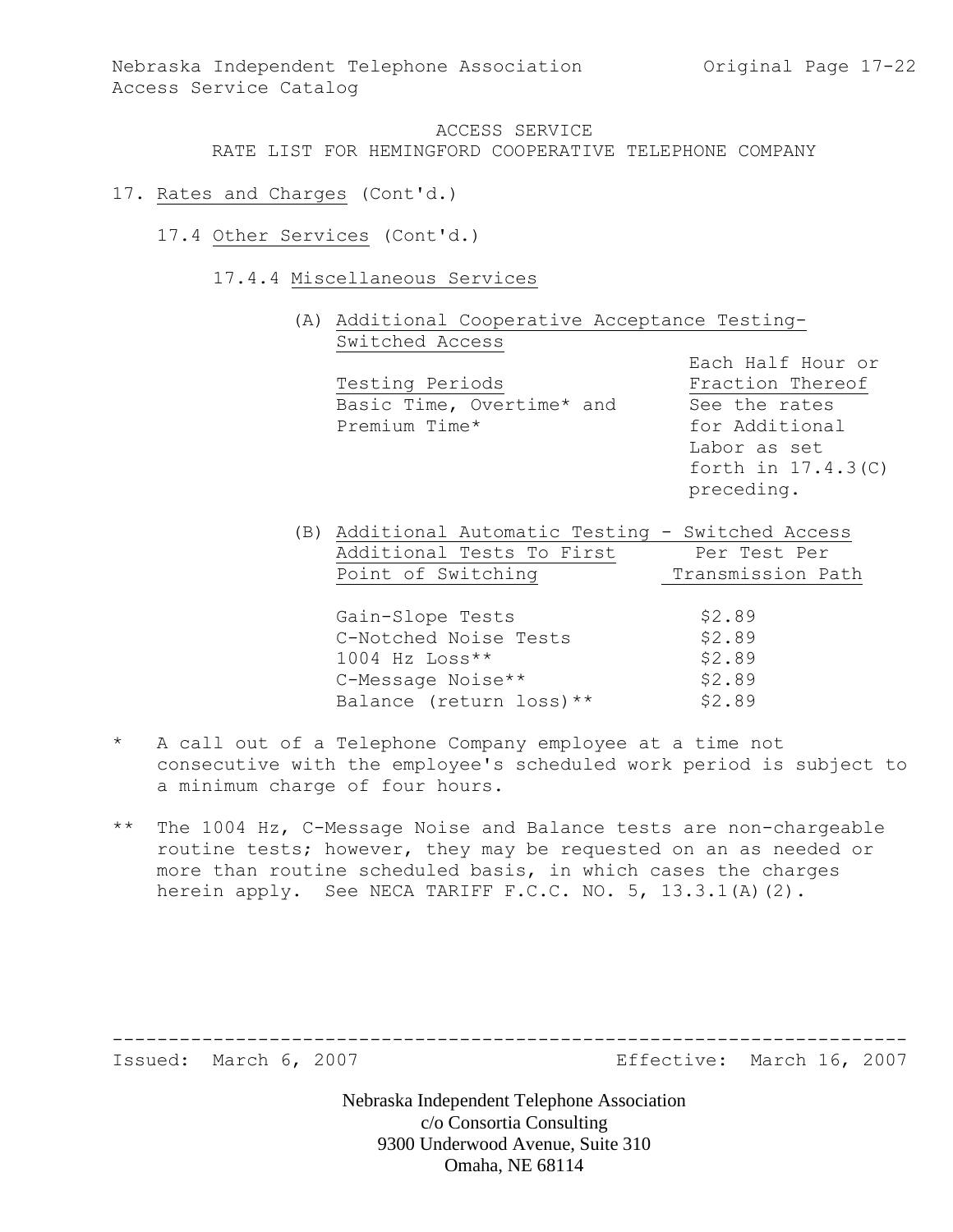- 17. Rates and Charges (Cont'd.)
	- 17.4 Other Services (Cont'd.)
		- 17.4.4 Miscellaneous Services (Cont'd.)

|  | (C) Additional Manual Testing - Switched Access |                        |
|--|-------------------------------------------------|------------------------|
|  | Additional Tests To First Point of Switching    |                        |
|  |                                                 | Each Half Hour Or      |
|  |                                                 | Fraction Thereof       |
|  | Gain-Slope, C-Notched Noise                     | See the rates for      |
|  | and any other agreed to                         | Additional Labor       |
|  | tests                                           | as set forth in        |
|  | Per Technician                                  | $17.4.3(C)$ preceding. |
|  |                                                 |                        |

(D) Additional Cooperative Acceptance Testing - Special Access

| Testing Periods       | Fraction Thereof  |
|-----------------------|-------------------|
| Basic Time, Overtime* | See the rates for |
| and Premium Time*     | Additional Labor  |

Each Half Hour Or Fraction Thereof as set forth in 17.4.3(C) preceding.

# (E) Additional Manual Testing - Special Access

Testing Periods **Fraction** Thereof Basic Time, Overtime\* See the rates for and Premium Time\* Additional Labor

Each Half Hour Or as set forth in 17.4.3(C) preceding.

A call out of a Telephone Company employee at a time not consecutive with the employee's scheduled work period is subject to a minimum charge of four hours.

-----------------------------------------------------------------------

Issued: March 6, 2007 Effective: March 16, 2007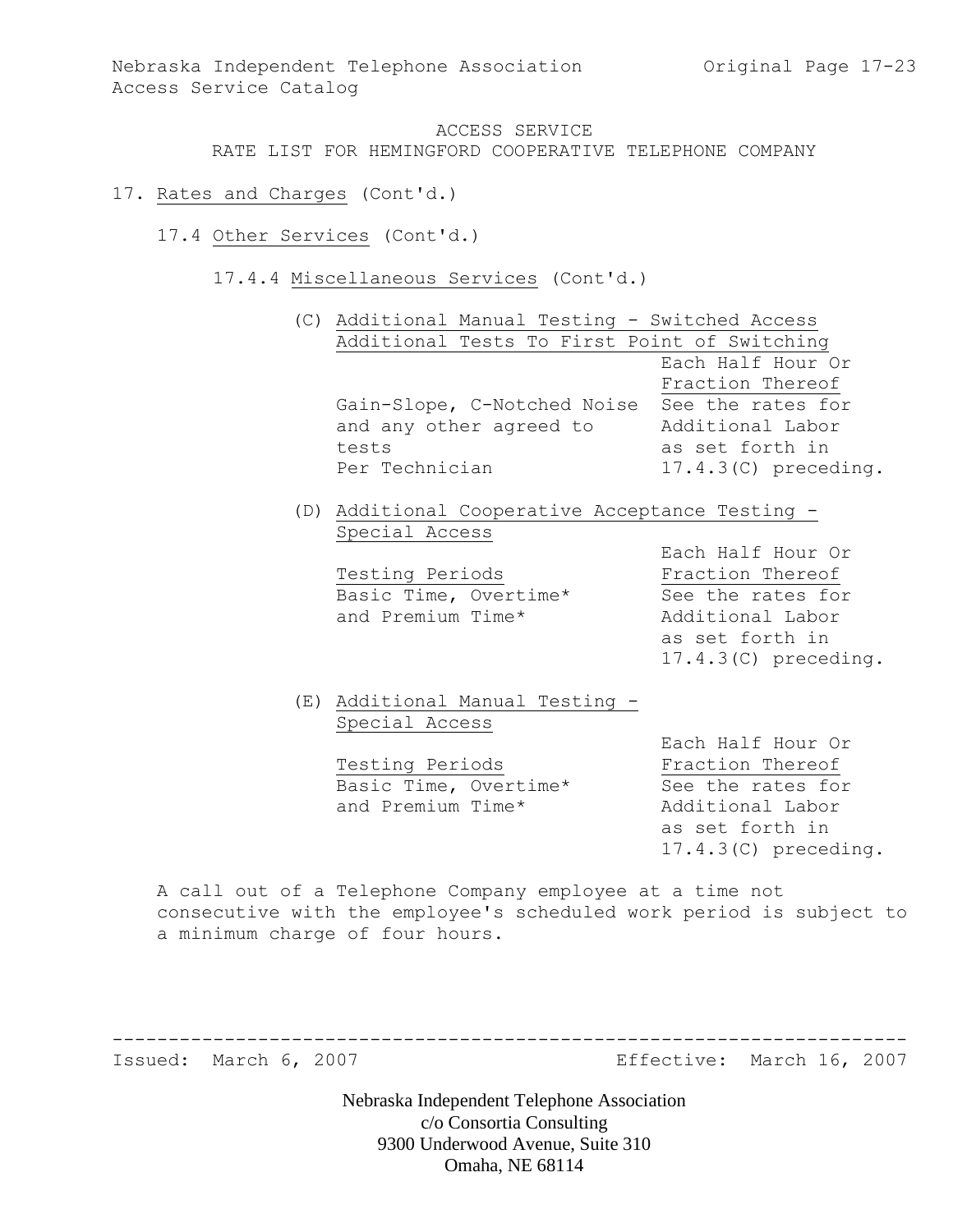- 17. Rates and Charges (Cont'd.)
	- 17.4 Other Services (Cont'd.)

# 17.4.4 Miscellaneous Services (Cont'd.)

#### (F) Maintenance of Service

Maintenance of **Or Fraction** Service Periods Thereof

Basic Time, Overtime\* See the rates for and Premium Time\* Additional Labor

Each Half Hour

as set forth in 17.4.3(C) preceding.

- (G) Reserved for future use.
- (H) Reserved for future use.
- (I) Reserved for future use.

\* A call out of a Telephone Company employee at a time not consecutive with the employee's scheduled work period is subject to a minimum charge of four hours.

Issued: March 6, 2007 Effective: March 16, 2007

Nebraska Independent Telephone Association c/o Consortia Consulting 9300 Underwood Avenue, Suite 310 Omaha, NE 68114